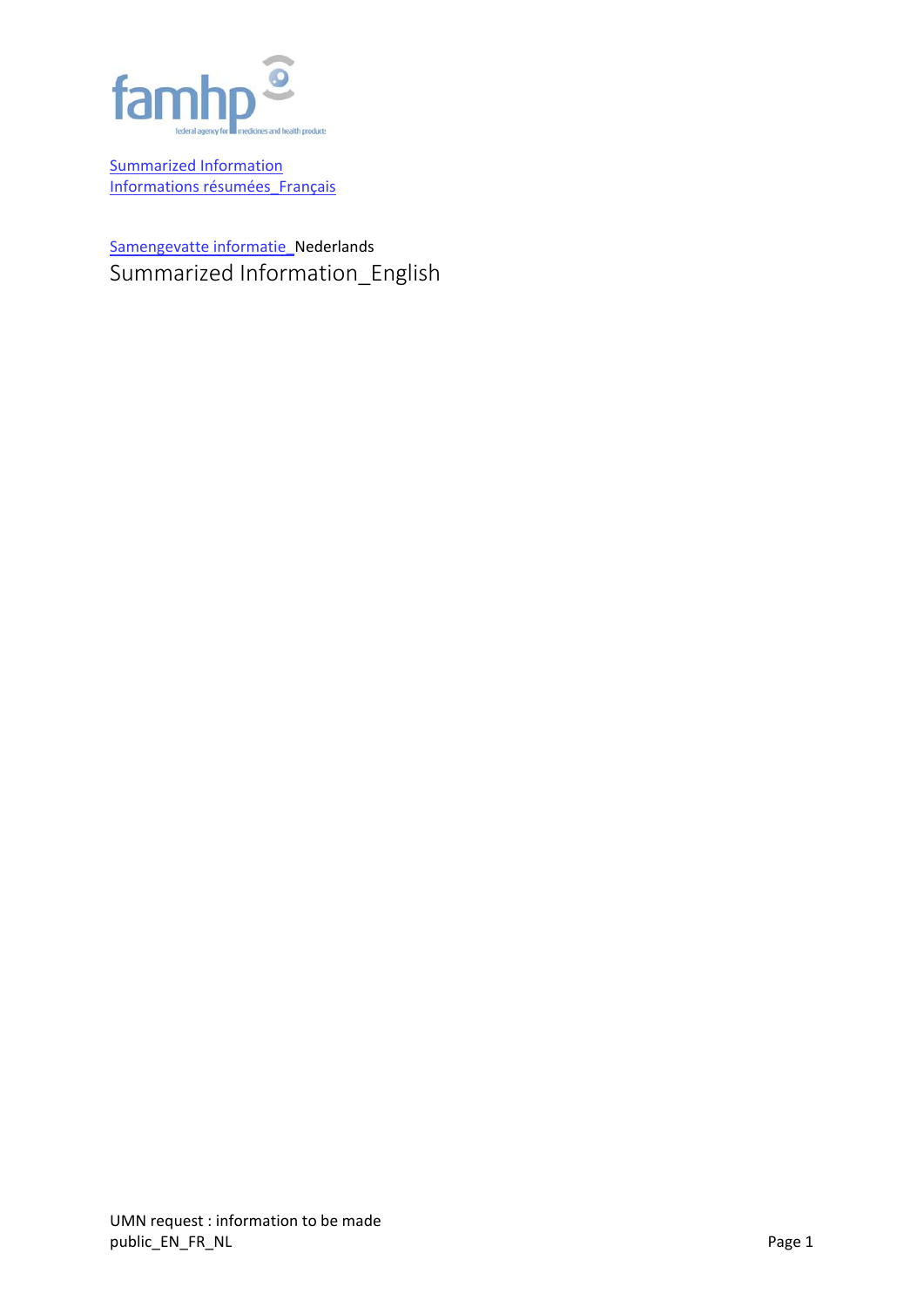

| federal agency for <b>indicial</b> medicines and health products |                           |  |
|------------------------------------------------------------------|---------------------------|--|
| <b>Product Name</b>                                              | Jardiance®(empagliflozin) |  |
| Active substance                                                 | empagliflozin             |  |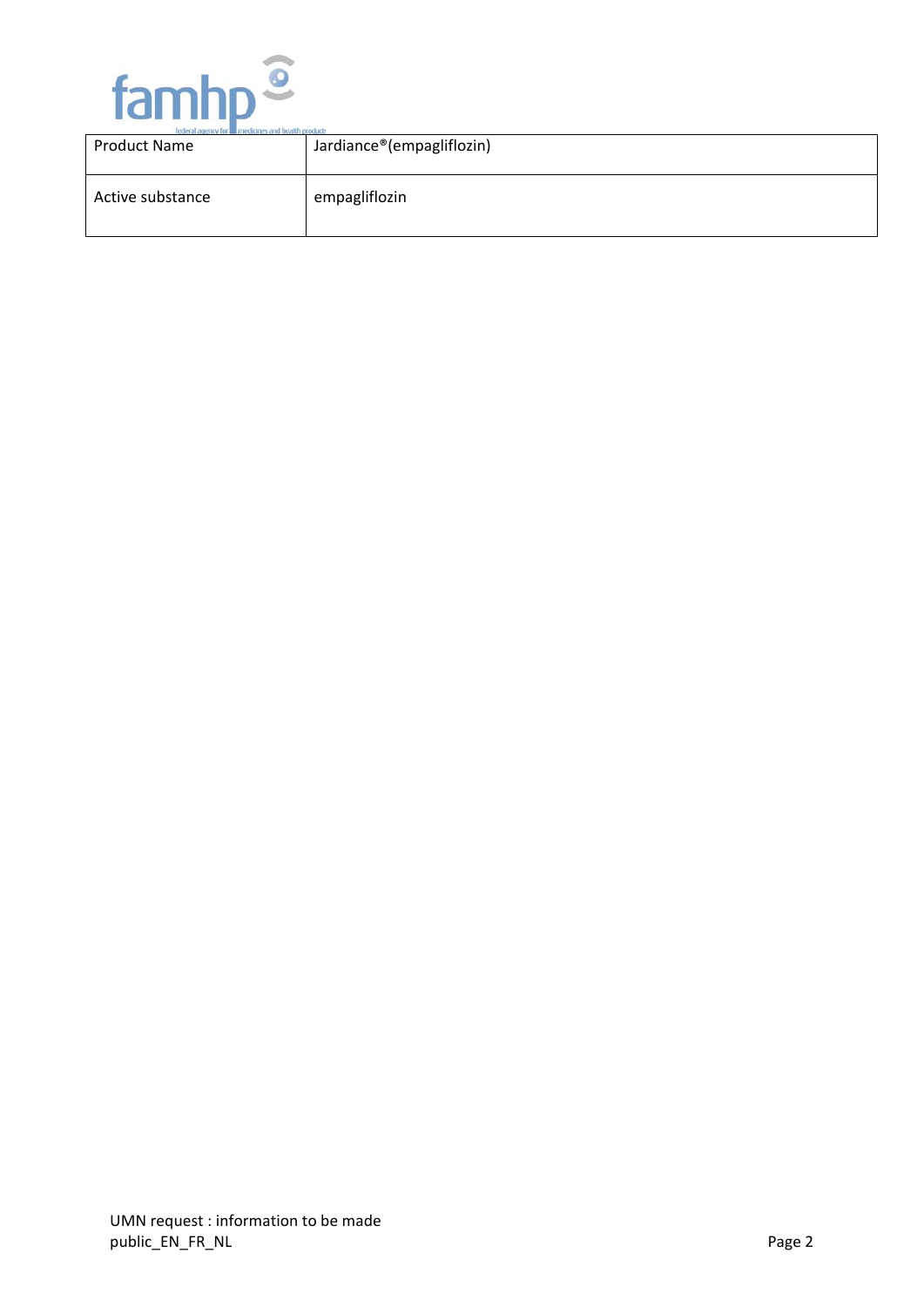

| Jardiance® contains the active substance empagliflozin, a medicine belonging to                                                                  |  |  |  |  |  |
|--------------------------------------------------------------------------------------------------------------------------------------------------|--|--|--|--|--|
| the class of sodium-glucose cotransporter 2 (SGLT2) inhibitors.                                                                                  |  |  |  |  |  |
|                                                                                                                                                  |  |  |  |  |  |
| The aim is to provide Jardiance® under medical need treatment for adult                                                                          |  |  |  |  |  |
| patients with Heart failure with preserved ejection fraction (LVEF >40%)                                                                         |  |  |  |  |  |
| (HFpEF), who fulfil the eligibility criteria for this Medical Need Program.                                                                      |  |  |  |  |  |
|                                                                                                                                                  |  |  |  |  |  |
|                                                                                                                                                  |  |  |  |  |  |
|                                                                                                                                                  |  |  |  |  |  |
|                                                                                                                                                  |  |  |  |  |  |
|                                                                                                                                                  |  |  |  |  |  |
| The dose is one tablet of 10 mg Jardiance® (empagliflozin), once daily, by<br>mouth.                                                             |  |  |  |  |  |
|                                                                                                                                                  |  |  |  |  |  |
| Swallow the tablet whole with water                                                                                                              |  |  |  |  |  |
| You can take the tablet with or without food                                                                                                     |  |  |  |  |  |
| You can take the tablet at any time of the day. However, try to take it at<br>the same time each day. This will help you to remember to take it. |  |  |  |  |  |
|                                                                                                                                                  |  |  |  |  |  |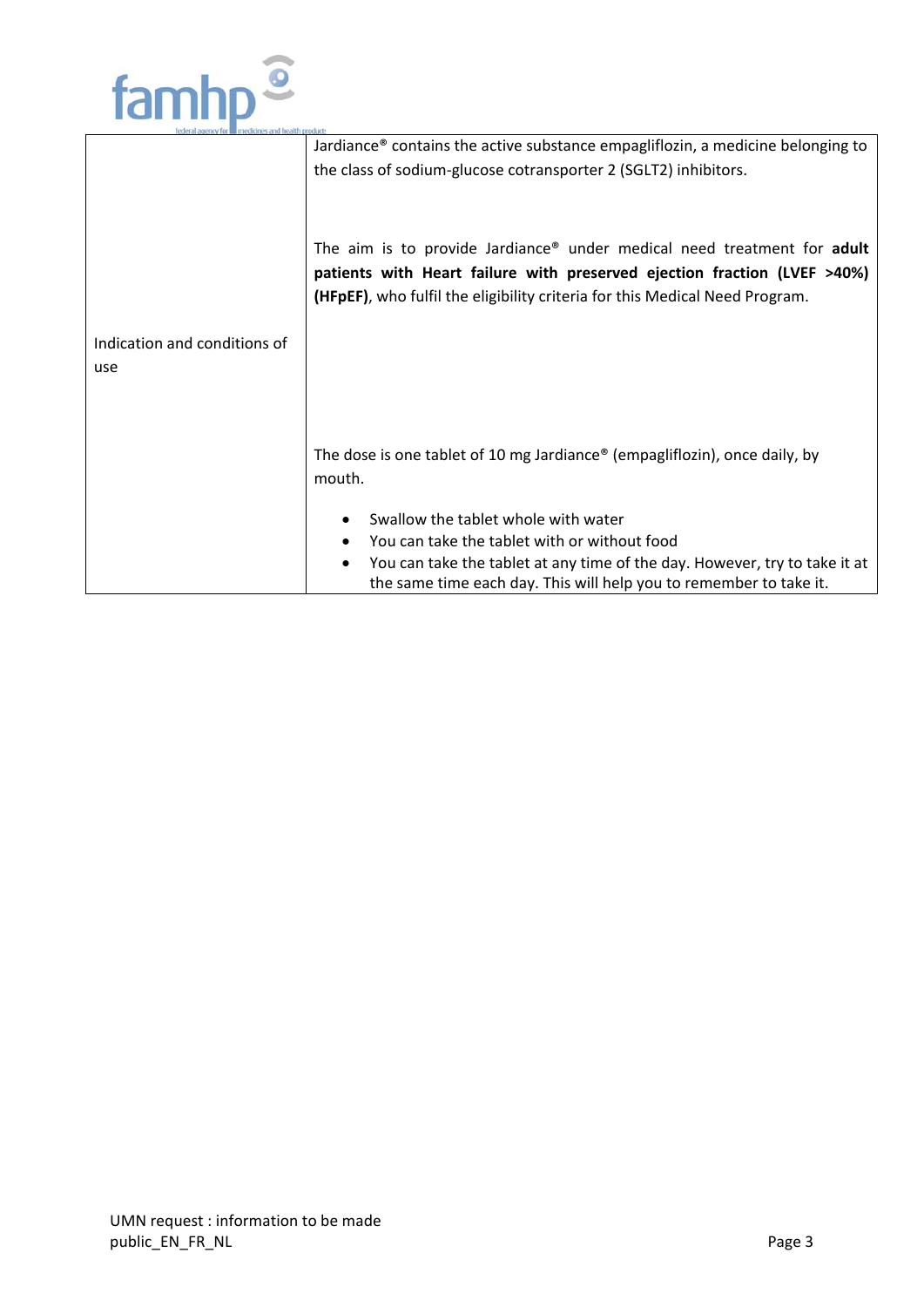

|                           | To be eligible for this Medical Need Program, the treating physician must be a                      |  |  |  |  |
|---------------------------|-----------------------------------------------------------------------------------------------------|--|--|--|--|
|                           | cardiologist & the patient should fulfil the criteria listed below:                                 |  |  |  |  |
|                           |                                                                                                     |  |  |  |  |
|                           | Inclusion criteria:                                                                                 |  |  |  |  |
|                           | Age $\geq$ 18 years at screening                                                                    |  |  |  |  |
|                           | Chronic HF with preserved & mildly reduced EF defined as LVEF > 40 %                                |  |  |  |  |
|                           | obtained by echocardiography, radionuclide ventriculography, invasive                               |  |  |  |  |
|                           | angiography, MRI or CT.                                                                             |  |  |  |  |
|                           | Participant has provided informed consent for this program prior to<br>$\qquad \qquad \blacksquare$ |  |  |  |  |
|                           | initiation of any study specific activities/procedures.                                             |  |  |  |  |
|                           | NYHA class II-IV                                                                                    |  |  |  |  |
|                           | The patient is not eligible for a clinical trial running with Jardiance®                            |  |  |  |  |
|                           | and/or a clinical trial running in the envisaged indication of this program.                        |  |  |  |  |
|                           | The patient, in the opinion of the treating physician, cannot be<br>$\overline{\phantom{a}}$        |  |  |  |  |
|                           | satisfactorily treated with the approved and reimbursed alternative                                 |  |  |  |  |
|                           | treatments, in accordance with clinical guidelines, because of efficacy                             |  |  |  |  |
|                           | and/or safety issues.                                                                               |  |  |  |  |
|                           |                                                                                                     |  |  |  |  |
|                           |                                                                                                     |  |  |  |  |
|                           | Exclusion criteria:                                                                                 |  |  |  |  |
| Conditions, delays and    | Type 1 Diabetes Mellitus<br>$\blacksquare$                                                          |  |  |  |  |
| further rules for         | Type 2 Diabetes Mellitus patients with eGFR $\geq$ 60 mL/min/1.73 m <sup>2</sup> and                |  |  |  |  |
| participation of patients | Hb1Ac between 7,0% and 9,0%                                                                         |  |  |  |  |
|                           | eGFR < 20 mL/min/1.73 m2 prior to informed consent                                                  |  |  |  |  |
|                           | Hepatic impairment (aspartate transaminase [AST] or alanine                                         |  |  |  |  |
|                           | transaminase [ALT] > 3x the upper limit of normal [ULN]; or total bilirubin                         |  |  |  |  |
|                           | > 2x ULN at time of enrolment)                                                                      |  |  |  |  |
|                           | Female participant is pregnant or breastfeeding or planning to become                               |  |  |  |  |
|                           | pregnant or breastfeed during treatment.                                                            |  |  |  |  |
|                           | Female participants of childbearing potential unwilling to use 2                                    |  |  |  |  |
|                           | acceptable methods of effective contraception during treatment and for                              |  |  |  |  |
|                           | an additional 5 days after the last dose of treatment.                                              |  |  |  |  |
|                           | Participant has known sensitivity to any of the products or components                              |  |  |  |  |
|                           | to be administered during dosing.                                                                   |  |  |  |  |
|                           | Prior documented $EF \leq 40\%$ obtained by echocardiography, radionuclide                          |  |  |  |  |
|                           | ventriculography, invasive angiography, MRI or CT.                                                  |  |  |  |  |
|                           | History or evidence of any clinically significant disorder, condition, or                           |  |  |  |  |
|                           | disease that, in the opinion of the investigator or Boehringer Ingelheim                            |  |  |  |  |
|                           | physician, if consulted, would pose a risk to participant safety or interfere                       |  |  |  |  |
|                           | with the study evaluation, procedures or completion.                                                |  |  |  |  |
|                           | Currently enrolled in another investigational device or drug program, or                            |  |  |  |  |
|                           | less than 30 days since ending another investigational device or drug                               |  |  |  |  |
|                           | program, or less than 30 days since ending another investigational device                           |  |  |  |  |
|                           | or drug program(s) or receiving other investigational treatment(s).                                 |  |  |  |  |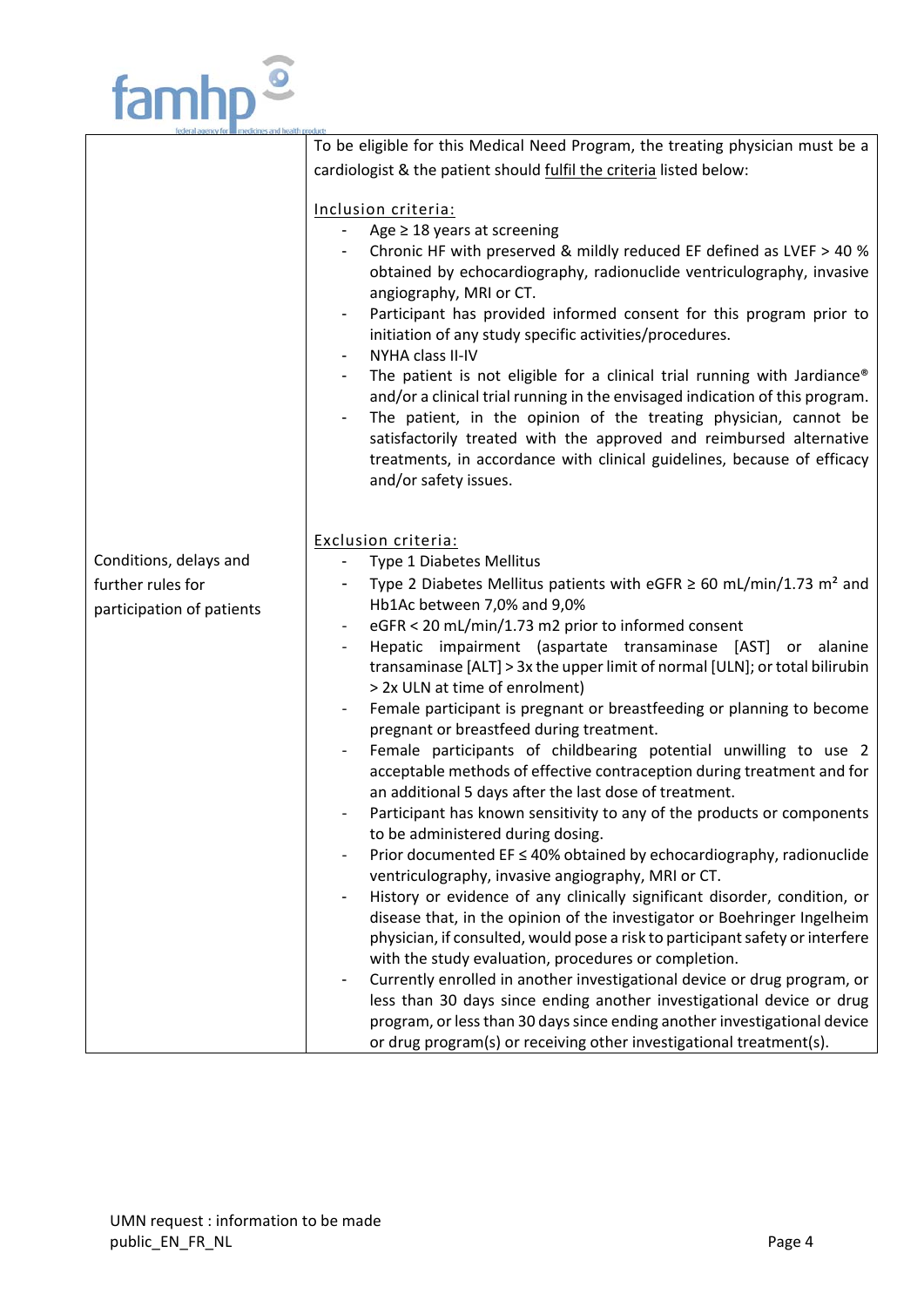

|                         | This program will solely start upon the approval of FAHMP and once drug supply<br>of Jardiance® (empagliflozin) is available, maximum 2 weeks after FAHMP<br>approval.                                                                                                                                                                                                                                                                                                                                                                                              |
|-------------------------|---------------------------------------------------------------------------------------------------------------------------------------------------------------------------------------------------------------------------------------------------------------------------------------------------------------------------------------------------------------------------------------------------------------------------------------------------------------------------------------------------------------------------------------------------------------------|
| Duration of the program | Jardiance® will be provided free of charge by Boehringer-Ingelheim on an<br>individual patient basis following the criteria stated in this program as from<br>FAMHP approval of this MNP until the reimbursement procedure has ended<br>(regardless of its outcome) or the reimbursement dossier has been withdrawn in<br>the envisaged indication in Belgiumor in the clinical judgement of the<br>cardiologist, the patient is no longer benefiting from continuation of the<br>treatment or if the patient wants to discontinue the therapy whichever is sooner. |
|                         | At the moment of reimbursement, the Program will stop, no new patients will be<br>enrolled, and patients who already started the treatment before the end of the<br>Program, will switch to commercially available and reimbursed product. The<br>enrolment of new patients in this program will stop also at the moment that<br>Jardiance <sup>®</sup> does not obtain reimbursement in Belgium in the envisaged<br>indication. Patients who are on the medical need treatment with Jardiance® will<br>switch to the non-reimbursed treatment (Jardiance®).        |
|                         | New findings in regard to the benefit risk assessment can lead to termination of<br>the program. Boehringer Ingelheim reserves the right to modify the eligibility<br>criteria or to terminate the program.                                                                                                                                                                                                                                                                                                                                                         |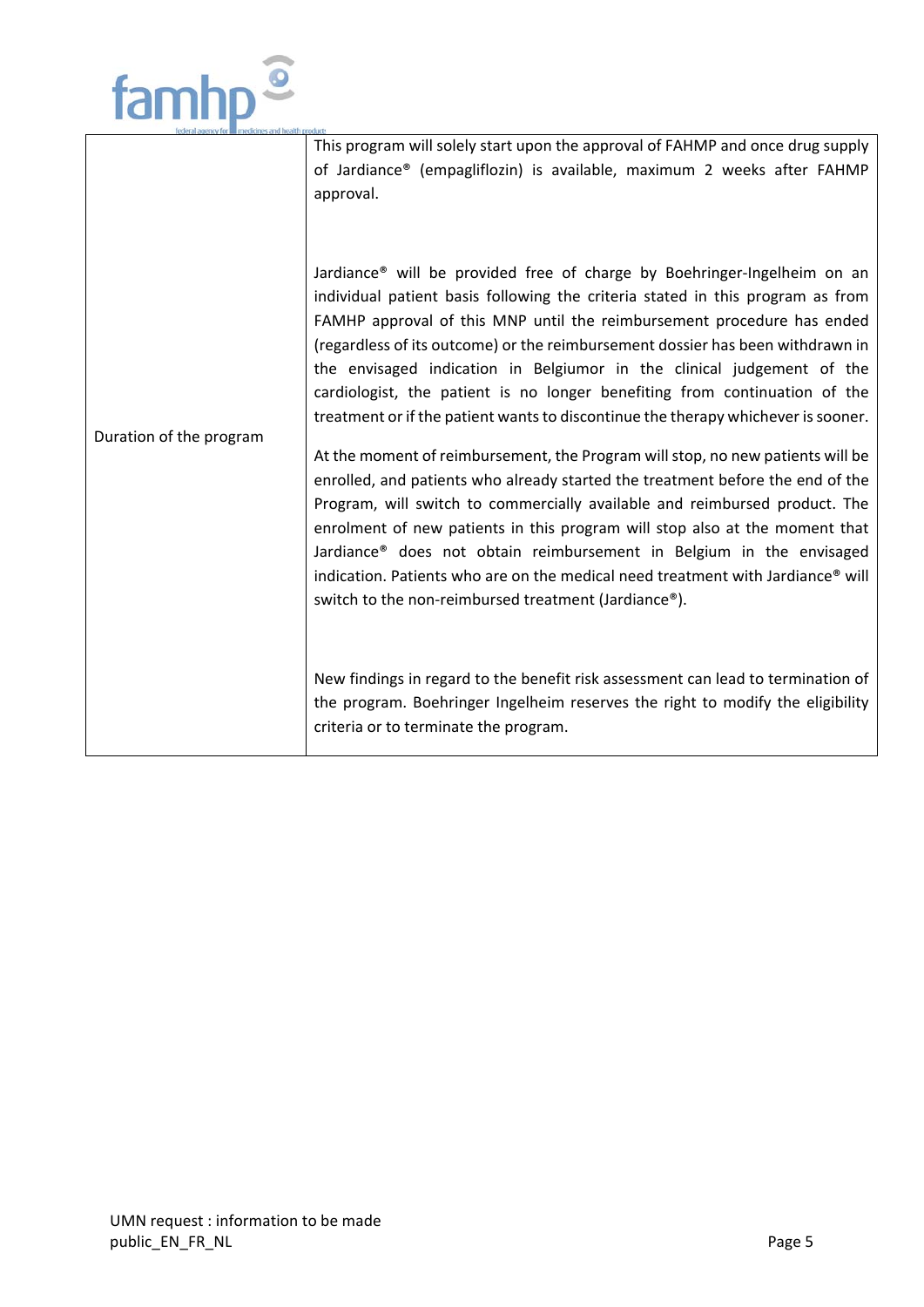

|                            | The treating physician must be willing to comply with applicable global and local                                                                                                       |  |  |  |  |  |
|----------------------------|-----------------------------------------------------------------------------------------------------------------------------------------------------------------------------------------|--|--|--|--|--|
|                            | regulatory requirements.                                                                                                                                                                |  |  |  |  |  |
|                            |                                                                                                                                                                                         |  |  |  |  |  |
|                            | Jardiance <sup>®</sup> will only be made available after approval by the responsible                                                                                                    |  |  |  |  |  |
|                            | physician of a request for a particular patient submitted by the treating physician.                                                                                                    |  |  |  |  |  |
|                            | The initiation and conduct of the treatment with Jardiance® for a particular                                                                                                            |  |  |  |  |  |
|                            | patient will fall under the full and only responsibility of the threating physician.                                                                                                    |  |  |  |  |  |
|                            |                                                                                                                                                                                         |  |  |  |  |  |
|                            |                                                                                                                                                                                         |  |  |  |  |  |
|                            |                                                                                                                                                                                         |  |  |  |  |  |
|                            | Procedure of drug distribution                                                                                                                                                          |  |  |  |  |  |
|                            |                                                                                                                                                                                         |  |  |  |  |  |
|                            | The treating physician will check ongoing clinical trials which could fit to the<br>$\qquad \qquad \blacksquare$<br>patients and check the inclusion/exclusion criteria of the program. |  |  |  |  |  |
|                            | The motivated request (respect of unmet medical need definition) by the<br>$\qquad \qquad \blacksquare$                                                                                 |  |  |  |  |  |
|                            | treating physician for an individual patient supply of Jardiance®, will be sent                                                                                                         |  |  |  |  |  |
|                            | to the responsible physician (through a dedicated platform).                                                                                                                            |  |  |  |  |  |
|                            | The responsible physician will check the inclusion/exclusion criteria and<br>$\qquad \qquad \blacksquare$                                                                               |  |  |  |  |  |
|                            | motivation of treating physician to enrol this patient. In case of positive                                                                                                             |  |  |  |  |  |
|                            | advice, the responsible physician will send its agreement to the responsible                                                                                                            |  |  |  |  |  |
|                            | of the program who will make available Jardiance® to the patient through                                                                                                                |  |  |  |  |  |
|                            | the hospital pharmacist of the requesting physician.                                                                                                                                    |  |  |  |  |  |
|                            |                                                                                                                                                                                         |  |  |  |  |  |
|                            | In chronological order:                                                                                                                                                                 |  |  |  |  |  |
| Conditions of distribution |                                                                                                                                                                                         |  |  |  |  |  |
|                            | The cardiologist submits a request (including the physician declaration                                                                                                                 |  |  |  |  |  |
|                            | form and a confirmation the patient has signed the ICF) via the dedicated                                                                                                               |  |  |  |  |  |
|                            | platform.                                                                                                                                                                               |  |  |  |  |  |
|                            | The Boehringer Ingelheim responsible physician evaluates the                                                                                                                            |  |  |  |  |  |
|                            | submission:                                                                                                                                                                             |  |  |  |  |  |
|                            | If it is not valid, the physician will be contacted by the Boehringer<br>$\circ$                                                                                                        |  |  |  |  |  |
|                            | Ingelheim responsible physician.<br>If it is valid, the responsible physician gives a positive advice on                                                                                |  |  |  |  |  |
|                            | $\circ$<br>the admissibility of the patient within two working days.                                                                                                                    |  |  |  |  |  |
|                            | Jardiance®will be delivered to the pharmacy of the hospital                                                                                                                             |  |  |  |  |  |
|                            | within 5 working days (covering a treatment period of 1, 3 or 6                                                                                                                         |  |  |  |  |  |
|                            | months).                                                                                                                                                                                |  |  |  |  |  |
|                            | After the pharmacy of the hospital has received the medication, the                                                                                                                     |  |  |  |  |  |
|                            | pharmacist will follow the hospital specific procedures to deliver the                                                                                                                  |  |  |  |  |  |
|                            | medication to the treating physician.                                                                                                                                                   |  |  |  |  |  |
|                            | For each prolongation of 1, 3 or 6 months, the physician needs to submit                                                                                                                |  |  |  |  |  |
|                            | a prolongation request via the dedicated platform.                                                                                                                                      |  |  |  |  |  |
|                            | This prolongation request will be evaluated by the responsible physician:                                                                                                               |  |  |  |  |  |
|                            | If it is valid, the responsible physician gives a positive advice<br>O                                                                                                                  |  |  |  |  |  |
|                            | within two working days. Jardiance will be delivered to the                                                                                                                             |  |  |  |  |  |
|                            | pharmacy of the hospital within 5 working days (covering a                                                                                                                              |  |  |  |  |  |
|                            | treatment period of 1, 3 or 6 months).                                                                                                                                                  |  |  |  |  |  |
|                            | Patients will receive at regular intervals a supply of treatment medication.                                                                                                            |  |  |  |  |  |
|                            | Commercial supply re-label for the purpose of the use in the program will be                                                                                                            |  |  |  |  |  |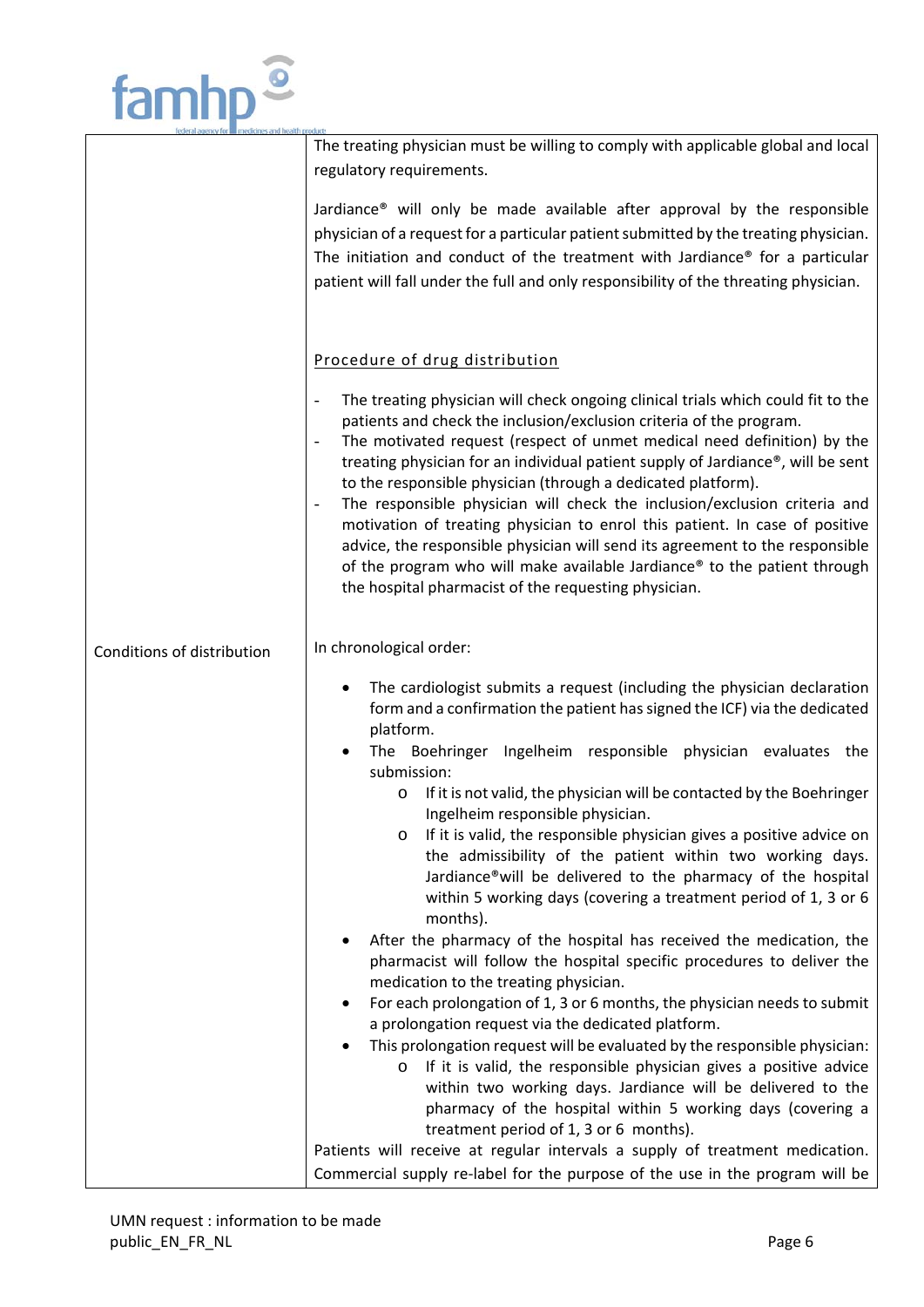

|                             | provided by Boehringer Ingelheim. Regular intervals would be agreed between<br>the treating physician and the patient based on the amount of empagliflozin<br>tablets provided to continue that patient's treatment. Safety assessments will be<br>evaluated at every visit, as agreed between the treatment physician and the<br>patient. |  |  |  |  |
|-----------------------------|--------------------------------------------------------------------------------------------------------------------------------------------------------------------------------------------------------------------------------------------------------------------------------------------------------------------------------------------|--|--|--|--|
|                             | Contact person: Catherine Voisin                                                                                                                                                                                                                                                                                                           |  |  |  |  |
|                             | SCS Boehringer Ingelheim Comm.V                                                                                                                                                                                                                                                                                                            |  |  |  |  |
|                             | Avenue Arnaud Fraiteur 15-23, 1050 Ixelles                                                                                                                                                                                                                                                                                                 |  |  |  |  |
|                             | +32 (0) 2 773 33 11                                                                                                                                                                                                                                                                                                                        |  |  |  |  |
|                             | MNPjardianceBE.BRU@boehringer-ingelheim.com                                                                                                                                                                                                                                                                                                |  |  |  |  |
| Responsible of the program  |                                                                                                                                                                                                                                                                                                                                            |  |  |  |  |
|                             | Responsible physician for this program                                                                                                                                                                                                                                                                                                     |  |  |  |  |
|                             | Dr. Björn Penninckx                                                                                                                                                                                                                                                                                                                        |  |  |  |  |
|                             | SCS Boehringer Ingelheim Comm.V                                                                                                                                                                                                                                                                                                            |  |  |  |  |
|                             | Avenue Arnaud Fraiteur 15-23, 1050 Ixelles                                                                                                                                                                                                                                                                                                 |  |  |  |  |
|                             | MNPjardianceBE.BRU@boehringer-ingelheim.com                                                                                                                                                                                                                                                                                                |  |  |  |  |
|                             | Any unused medicinal product or waste material should be disposed of in                                                                                                                                                                                                                                                                    |  |  |  |  |
|                             | accordance with local requirements: any unused medication needs to be                                                                                                                                                                                                                                                                      |  |  |  |  |
|                             | destroyed in an appropriate facility under the responsibility of the prescribing<br>physician as soon as possible after the patient's discontinuation from the                                                                                                                                                                             |  |  |  |  |
| Modalities for the disposal | Medical Need Program. Destruction of the unused medication needs to be                                                                                                                                                                                                                                                                     |  |  |  |  |
|                             | confirmed to MNPjardianceBE.BRU@boehringer-ingelheim.com. The                                                                                                                                                                                                                                                                              |  |  |  |  |
|                             | medication delivered for an individual patient request in the context of the                                                                                                                                                                                                                                                               |  |  |  |  |
|                             | Medical Need Program can only be used for that particular patient.                                                                                                                                                                                                                                                                         |  |  |  |  |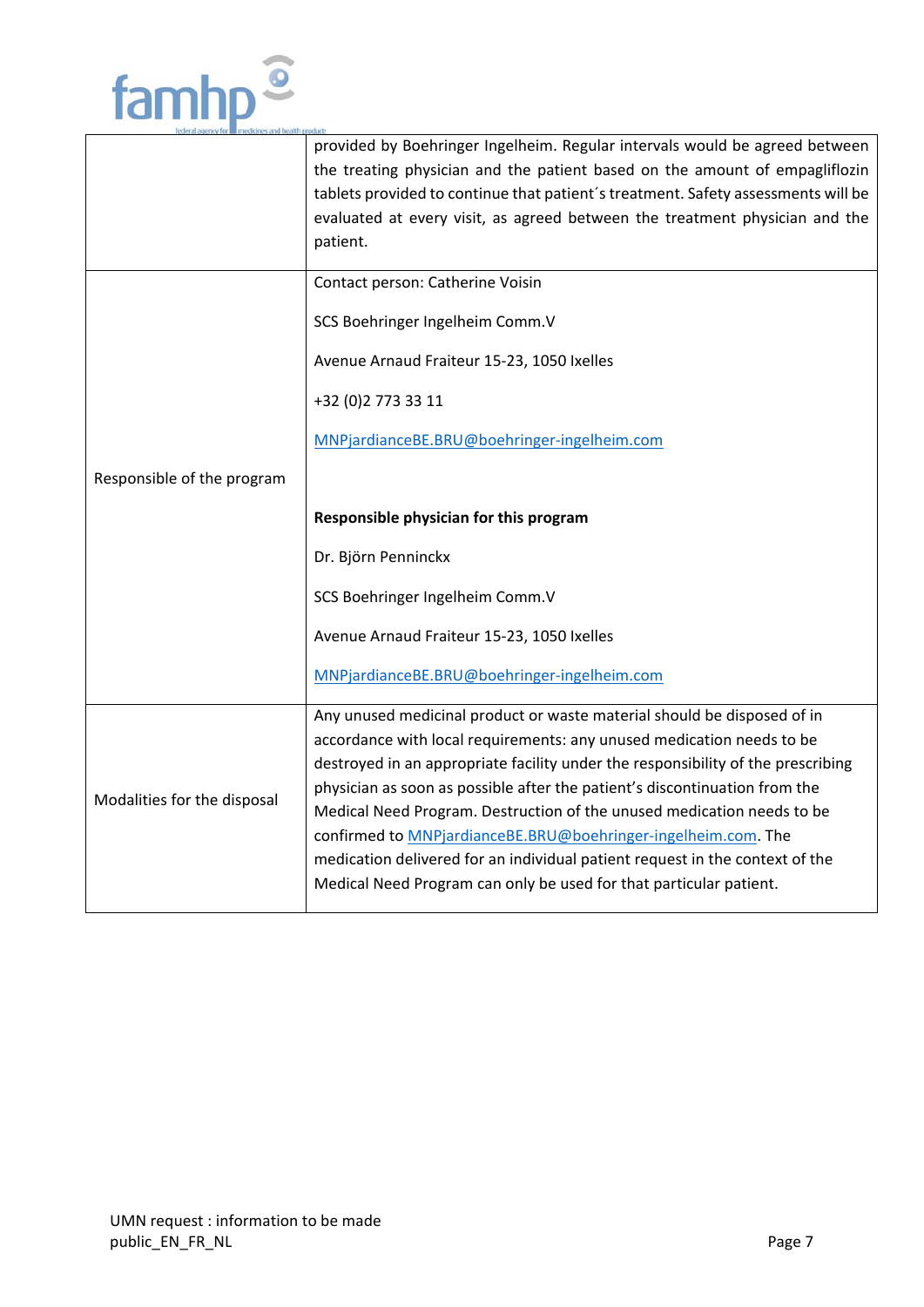

|                                                                                             | Management of adverse events may require temporary discontinuation of<br>treatment with Jardiance®, based on the treating physician's assessment of<br>individual patient's safety or tolerability.                                                                                                                                                                                                                                                                                                                 |  |  |  |  |  |
|---------------------------------------------------------------------------------------------|---------------------------------------------------------------------------------------------------------------------------------------------------------------------------------------------------------------------------------------------------------------------------------------------------------------------------------------------------------------------------------------------------------------------------------------------------------------------------------------------------------------------|--|--|--|--|--|
|                                                                                             | leaflet<br>Jardiance <sup>®</sup><br>submitted<br>Package<br>EMA<br>(variation<br>as<br>to<br>EMEA/H/C/002677/II/0060) in August 2021:                                                                                                                                                                                                                                                                                                                                                                              |  |  |  |  |  |
|                                                                                             | Severe allergic reaction, seen uncommonly (may affect up to 1 in 100 people)                                                                                                                                                                                                                                                                                                                                                                                                                                        |  |  |  |  |  |
|                                                                                             | Possible signs of severe allergic reaction may include:                                                                                                                                                                                                                                                                                                                                                                                                                                                             |  |  |  |  |  |
|                                                                                             | swelling of the face, lips, mouth, tongue, or throat that may lead to<br>difficulty breathing or swallowing)                                                                                                                                                                                                                                                                                                                                                                                                        |  |  |  |  |  |
|                                                                                             | Diabetic ketoacidosis, seen uncommonly (may affect up to 1 in 100 people)                                                                                                                                                                                                                                                                                                                                                                                                                                           |  |  |  |  |  |
|                                                                                             | These are the signs of diabetic:                                                                                                                                                                                                                                                                                                                                                                                                                                                                                    |  |  |  |  |  |
| The information for<br>registration of suspected<br>unexpected serious adverse<br>reactions | Increased levels of "ketone bodies" in your urine or blood<br>rapid weight loss<br>feeling sick or being sick<br>stomach pain<br>excessive thirst<br>fast and deep breathing<br>$\bullet$<br>confusion<br>unusual sleepiness or tiredness<br>a sweet smell to your breath, a sweet or metallic taste in your mouth<br>or a different odor to your urine or sweat.<br>This may occur regardless of blood glucose level. Your doctor may decide to<br>temporarily or permanently stop your treatment with Jardiance®. |  |  |  |  |  |
|                                                                                             | Low blood sugar (hypoglycaemia), seen very commonly (may affect more than 1<br>in 10 people)                                                                                                                                                                                                                                                                                                                                                                                                                        |  |  |  |  |  |
|                                                                                             | If you take Jardiance with another medicine that can cause low blood sugar, such<br>as a sulfonylurea or insulin, your risk of getting low blood sugar is higher. The<br>signs of low blood sugar may include:                                                                                                                                                                                                                                                                                                      |  |  |  |  |  |
|                                                                                             | shaking, sweating, feeling very anxious or confused, fast heart beat<br>excessive hunger, headache<br>Your doctor will tell you how to treat low blood sugar levels and what to do if you<br>get any of the signs above. If you have symptoms of low blood sugar, eat glucose<br>tablets, a high sugar snack or drink fruit juice. Measure your blood sugar if<br>possible and rest.                                                                                                                                |  |  |  |  |  |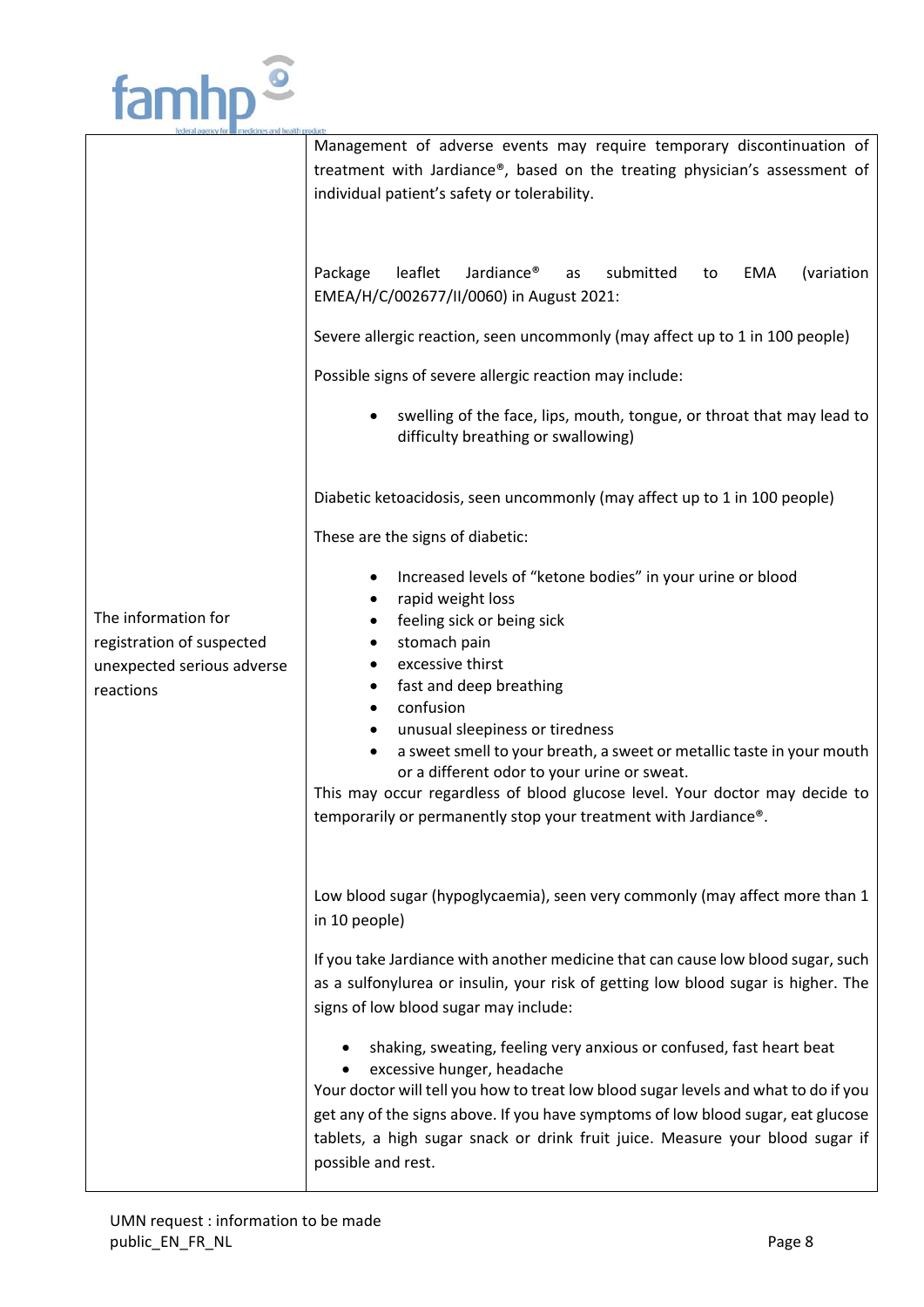

Urinary tract infection, seen commonly (may affect up to 1 in 10 people)

The signs of urinary tract infection are:

- burning sensation when passing urine
- urine that appears cloudy
- pain in the pelvis, or mid-back pain (when kidneys are infected)

An urge to pass urine or more frequent urination may be due to the way Jardiance® works, but they can also be signs of urinary tract infection.

Dehydration, seen very commonly (may affect more than 1 in 10 people)

The signs of dehydration are not specific, but may include:

- unusual thirst
- **•** lightheadedness or dizziness upon standing
- fainting or loss of consciousness

Other side effects while taking Jardiance:

Common

- genital yeast infection (thrush)
- passing more urine than usual or needing to pass urine more often
- itching
- rash or red skin this may be itchy and include raised bumps, oozing fluid or blisters
- thirst
- blood tests may show an increase in blood fat (cholesterol) levels in your blood
- constipation

Uncommon

- hives
- straining or pain when emptying the bladder
- blood tests may show a decrease in kidney function (creatinine or urea)
- blood tests may show increases in the amount of red blood cells in your blood (haematocrit)

Rare

 necrotizing fasciitis of the perineum or Fournier´s gangrene, a serious soft tissue infection of the genitals or the area between the genitals and the anus

The investigator must report serious adverse events (SAE), adverse events of special interest (AESI), and non-serious AEs on the SAE form within 24 hours of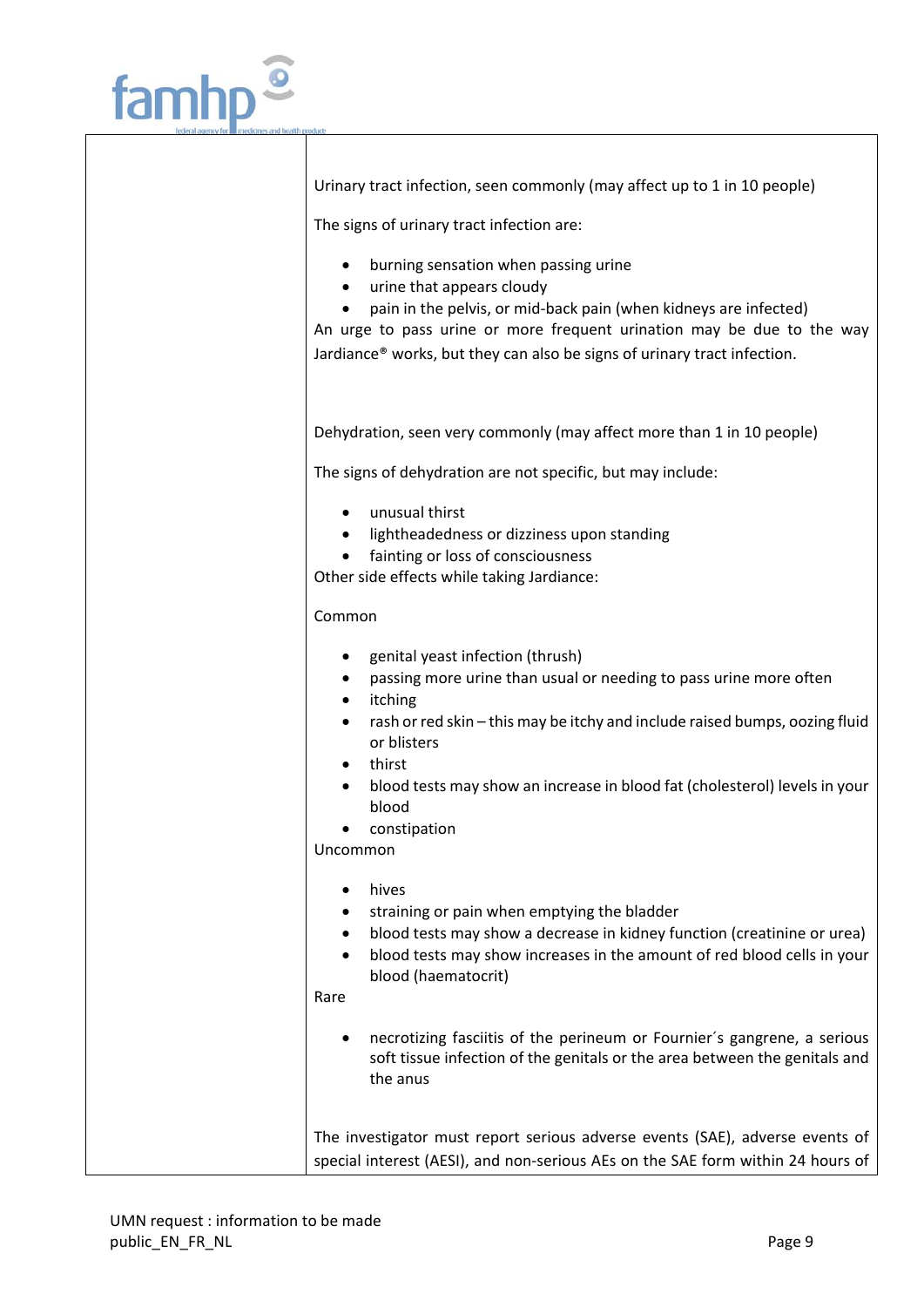

| becoming aware of the event to the local Patient Safety & Pharmacovigilance |  |           |         |    |       |    |
|-----------------------------------------------------------------------------|--|-----------|---------|----|-------|----|
| department of Boehringer                                                    |  | Ingelheim | Belgium | bv | email | to |
| pv local Belgium@boehringer-ingelheim.com or by fax 02/773.33.07.           |  |           |         |    |       |    |

## Informations résumées\_Français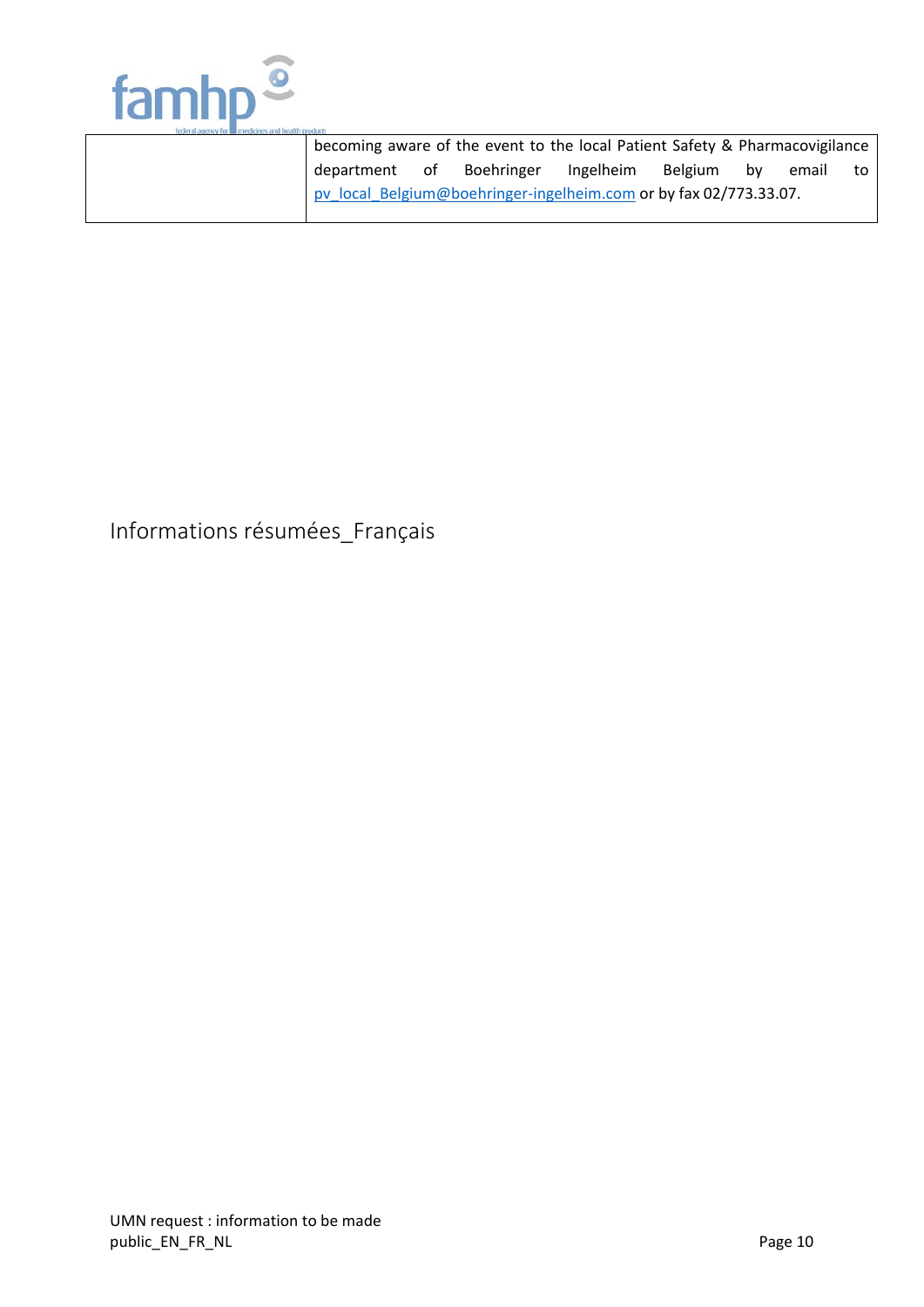

| TRUCKS SUSKY TOF III ITRUKIN'S SIKE DRSIII DROUGKS<br>Nom du médicament | Jardiance <sup>®</sup> |
|-------------------------------------------------------------------------|------------------------|
| Nom de la substance active                                              | empagliflozin          |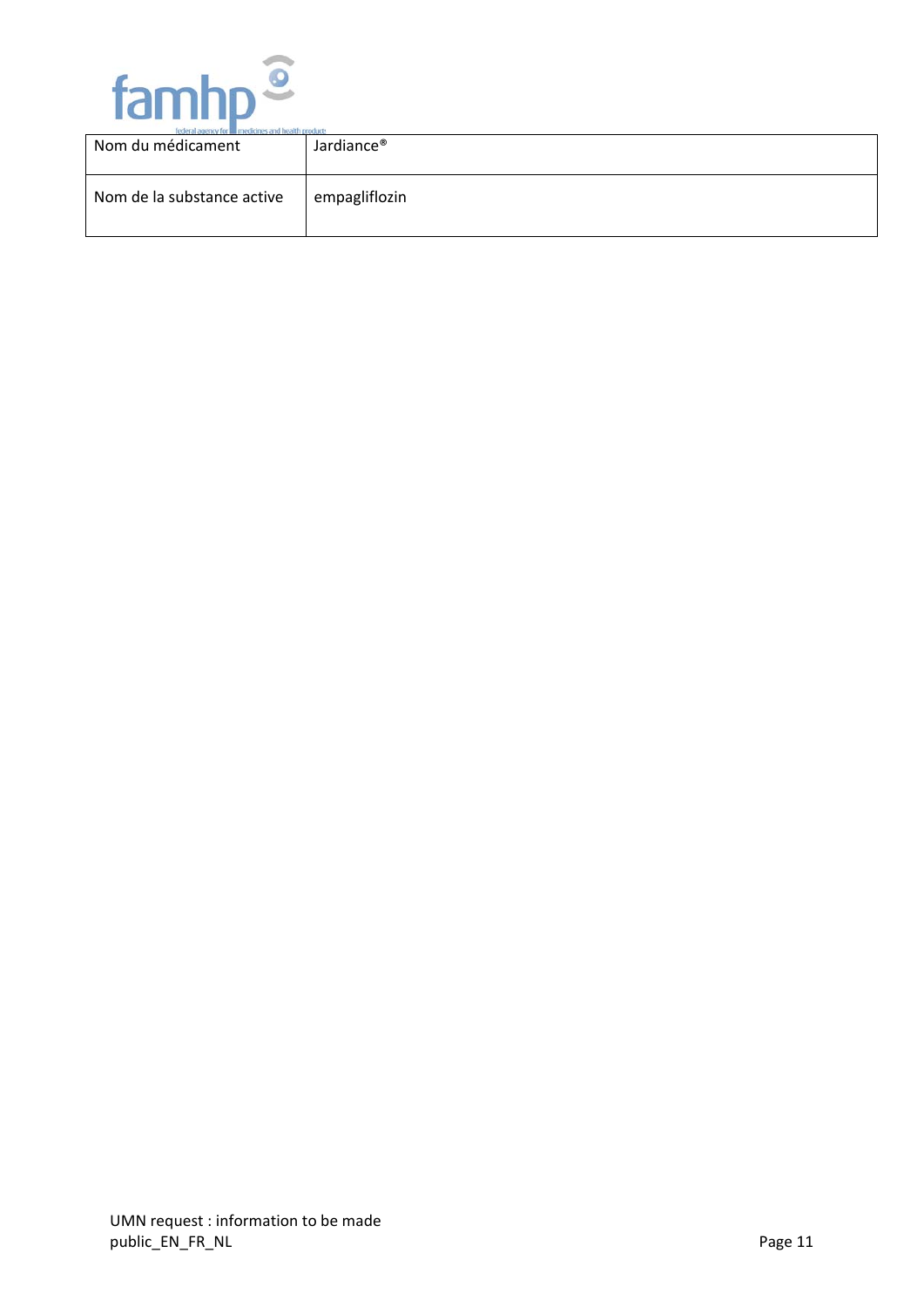

|                                           | Jardiance <sup>®</sup> contient le principe actif empagliflozine, et est un médicament<br>appartenant à la classe des inhibiteurs du cotransporteur sodium-glucose 2<br>$(SGLT2)$ .                                                                                                               |
|-------------------------------------------|---------------------------------------------------------------------------------------------------------------------------------------------------------------------------------------------------------------------------------------------------------------------------------------------------|
| Indication et conditions<br>d'utilisation | L'objectif est d'offrir Jardiance® comme traitement médical aux patients adultes<br>souffrants d'insuffisance cardiaque à fraction d'éjection préservée (fraction<br>d'éjection >40%) (ICFEp), qui remplissent les critères d'éligibilité du programme<br>médical d'urgence.                      |
|                                           | La dose recommandée est d'un comprimé de Jardiance® 10 mg, une fois par jour,<br>par voie orale.                                                                                                                                                                                                  |
|                                           | Avaler le comprimé entier avec de l'eau<br>Vous pouvez prendre le comprimé avec ou sans aliments<br>Vous pouvez prendre le comprimé à n'importe quel moment de la<br>journée. Cependant, essayez de le prendre à la même heure tous les<br>jours. Ceci vous aidera à vous souvenir de le prendre. |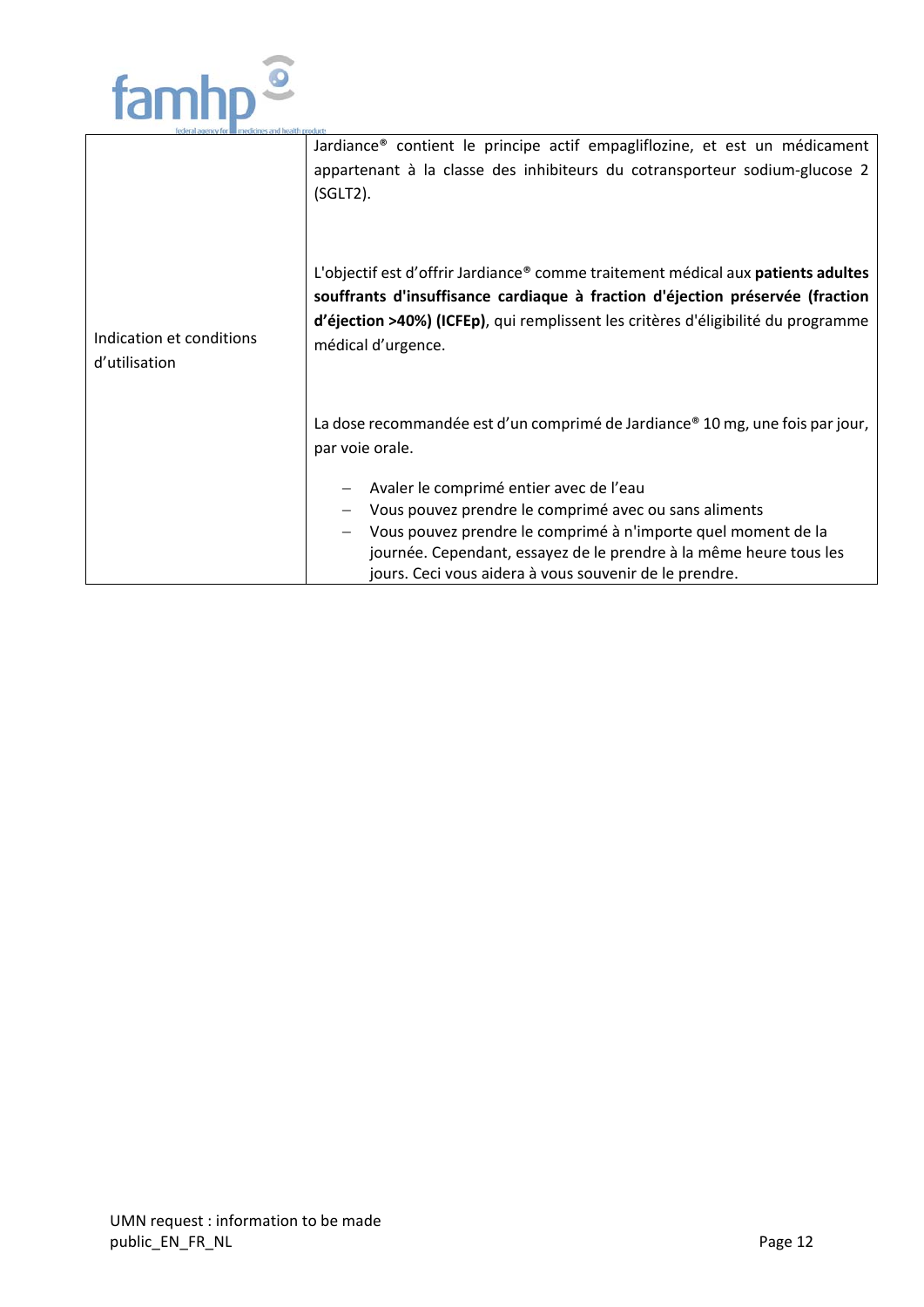

|                                                                                            | Pour être éligible à ce programme médical d'urgence, le médecin traitant doit                                                                    |  |  |  |
|--------------------------------------------------------------------------------------------|--------------------------------------------------------------------------------------------------------------------------------------------------|--|--|--|
|                                                                                            |                                                                                                                                                  |  |  |  |
|                                                                                            | être un cardiologue et le patient doit remplir les critères énumérés ci-dessous :                                                                |  |  |  |
|                                                                                            |                                                                                                                                                  |  |  |  |
|                                                                                            |                                                                                                                                                  |  |  |  |
|                                                                                            |                                                                                                                                                  |  |  |  |
|                                                                                            | Critères d'inclusion :                                                                                                                           |  |  |  |
|                                                                                            |                                                                                                                                                  |  |  |  |
|                                                                                            |                                                                                                                                                  |  |  |  |
|                                                                                            |                                                                                                                                                  |  |  |  |
|                                                                                            | $\hat{A}$ ge $\geq$ 18 ans au dépistage                                                                                                          |  |  |  |
|                                                                                            | Insuffisance cardiaque chronique avec fraction d'éjection préservée ou                                                                           |  |  |  |
|                                                                                            | modérément réduite définie comme une FEVG > 40 % obtenue par                                                                                     |  |  |  |
|                                                                                            | échocardiographie, ventriculographie radionucléide, angiographie                                                                                 |  |  |  |
|                                                                                            | invasive, IRM ou TDM.                                                                                                                            |  |  |  |
|                                                                                            | Le participant a donné son consentement éclairé pour ce programme                                                                                |  |  |  |
|                                                                                            | avant le début de toute activité/procédure spécifique au programme.                                                                              |  |  |  |
|                                                                                            | NYHA classe II-IV                                                                                                                                |  |  |  |
|                                                                                            | Le patient n'est pas éligible pour un essai clinique se déroulant avec                                                                           |  |  |  |
|                                                                                            | Jardiance® et/ou à un essai clinique se déroulant dans l'indication                                                                              |  |  |  |
|                                                                                            | envisagée par ce programme.                                                                                                                      |  |  |  |
|                                                                                            | Le patient, de l'avis du médecin traitant, ne peut pas être traité de                                                                            |  |  |  |
|                                                                                            | manière satisfaisante avec les traitements alternatifs approuvés et                                                                              |  |  |  |
| remboursés, conformément aux recommandations cliniques, en raison<br>Conditions, délais et |                                                                                                                                                  |  |  |  |
|                                                                                            | de problèmes d'efficacité et/ou de sécurité.                                                                                                     |  |  |  |
| modalités selon lesquels les                                                               |                                                                                                                                                  |  |  |  |
| patients sont admis dans le                                                                |                                                                                                                                                  |  |  |  |
| programme                                                                                  | Critères d'exclusion :                                                                                                                           |  |  |  |
|                                                                                            |                                                                                                                                                  |  |  |  |
|                                                                                            |                                                                                                                                                  |  |  |  |
|                                                                                            |                                                                                                                                                  |  |  |  |
|                                                                                            | Diabète de type 1                                                                                                                                |  |  |  |
|                                                                                            | Patient diabétique de type 2 avec un DFGe $\geq$ 60 mL/min/1,73 m <sup>2</sup> et une                                                            |  |  |  |
|                                                                                            | Hb1Ac entre 7,0% et 9,0%                                                                                                                         |  |  |  |
|                                                                                            | DFGe < 20 mL/min/1,73 m2 avant le consentement éclairé                                                                                           |  |  |  |
|                                                                                            | Insuffisance hépatique (aspartate transaminase [ASAT] ou alanine                                                                                 |  |  |  |
|                                                                                            | transaminase [ALAT] > 3x la limite supérieure de la normale [LSN] ; ou                                                                           |  |  |  |
|                                                                                            | bilirubine totale > 2x LSN au moment de l'inclusion)                                                                                             |  |  |  |
|                                                                                            | La participante est enceinte ou allaite ou envisage de devenir enceinte                                                                          |  |  |  |
|                                                                                            | ou d'allaiter pendant le traitement.                                                                                                             |  |  |  |
|                                                                                            | La participante est en âge de procréer et ne souhaite pas utiliser 2                                                                             |  |  |  |
|                                                                                            |                                                                                                                                                  |  |  |  |
|                                                                                            | méthodes efficaces de contraception pendant le traitement et pendant                                                                             |  |  |  |
|                                                                                            | 5 jours supplémentaires après la dernière dose du traitement.                                                                                    |  |  |  |
|                                                                                            | Le participant a une hypersensibilité connue à l'un des produits ou un                                                                           |  |  |  |
|                                                                                            | des composants qui lui sont administrés.                                                                                                         |  |  |  |
|                                                                                            |                                                                                                                                                  |  |  |  |
|                                                                                            | Une fraction d'éjection antérieurement documentée ≤ 40 % obtenue par                                                                             |  |  |  |
|                                                                                            | échocardiographie, ventriculographie par radionucléide, angiographie                                                                             |  |  |  |
|                                                                                            | invasive, IRM ou TDM.                                                                                                                            |  |  |  |
|                                                                                            | Antécédents ou preuves d'une affection, d'un état ou d'une maladie<br>cliniquement significative qui, de l'avis de l'investigateur ou du médecin |  |  |  |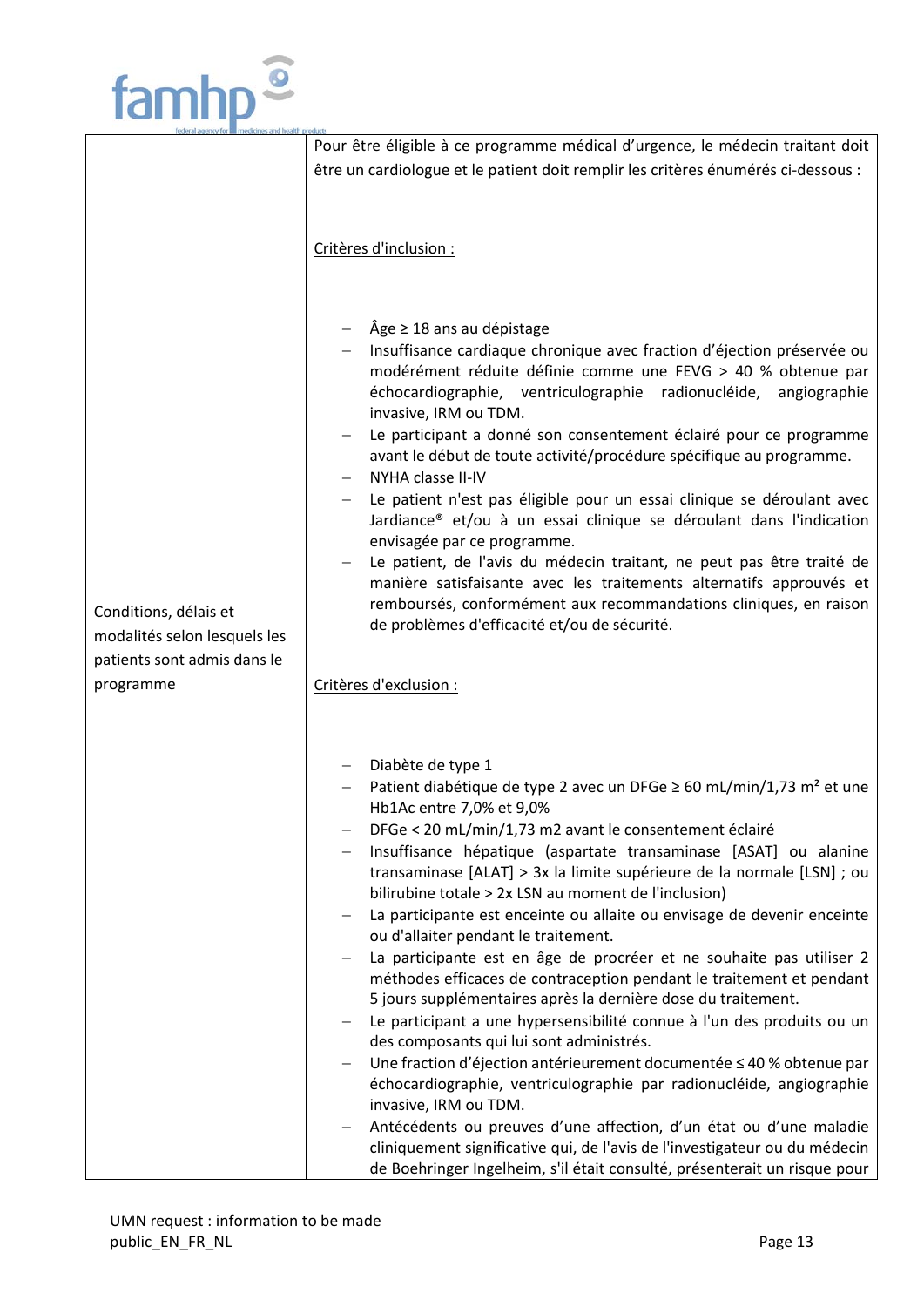

 $\mathbf{r}$ 

|       | la sécurité du participant ou interférerait avec l'évaluation, les<br>procédures ou la mise en œuvre du programme.<br>Le participant est actuellement inscrit dans un autre dispositif<br>expérimental ou programme médical d'urgence, ou il s'est écoulé moins<br>de 30 jours depuis la fin d'un autre dispositif expérimental ou<br>programme médical d'urgence.<br>Ce programme ne démarrera qu'après l'approbation de l'AFMPS et dès que<br>Jardiance® sera de stock, maximum 2 semaines après l'approbation du FAHMP.               |
|-------|------------------------------------------------------------------------------------------------------------------------------------------------------------------------------------------------------------------------------------------------------------------------------------------------------------------------------------------------------------------------------------------------------------------------------------------------------------------------------------------------------------------------------------------|
|       | Jardiance® sera fourni gratuitement par Boehringer Ingelheim selon les critères<br>énoncés dans ce programme à compter de l'approbation de l'AFMPS, et ce<br>jusqu'à ce que la procédure de remboursement est terminée (quelle que soit leur<br>issue) ou le dossier de remboursement a été retiré en Belgique dans l'indication<br>envisagée, ou si le médecin traitant est d'avis que le patient ne bénéficie plus du<br>traitement, ou si le patient souhaite interrompre le traitement, selon la première<br>éventualité.            |
| Durée | Au moment du remboursement, le programme s'arrêtera et aucun nouveau<br>patient ne sera inscrit. Les patients ayant déjà commencé le traitement avant la<br>fin du programme passeront à un produit disponible dans le commerce et<br>remboursé. L'inscription de nouveaux patients dans ce programme s'arrêtera<br>également dans le cas où Jardiance® n'obtient pas de remboursement en<br>Belgique dans l'indication envisagée. Les patients ayant déjà commencé le<br>traitement passeront au traitement non-remboursé (Jardiance®). |
|       | De nouvelles découvertes concernant l'évaluation des risques et des avantages<br>peuvent entraîner la résiliation du programme. Boehringer Ingelheim se réserve<br>le droit de modifier les critères d'éligibilité ou de mettre fin au programme.                                                                                                                                                                                                                                                                                        |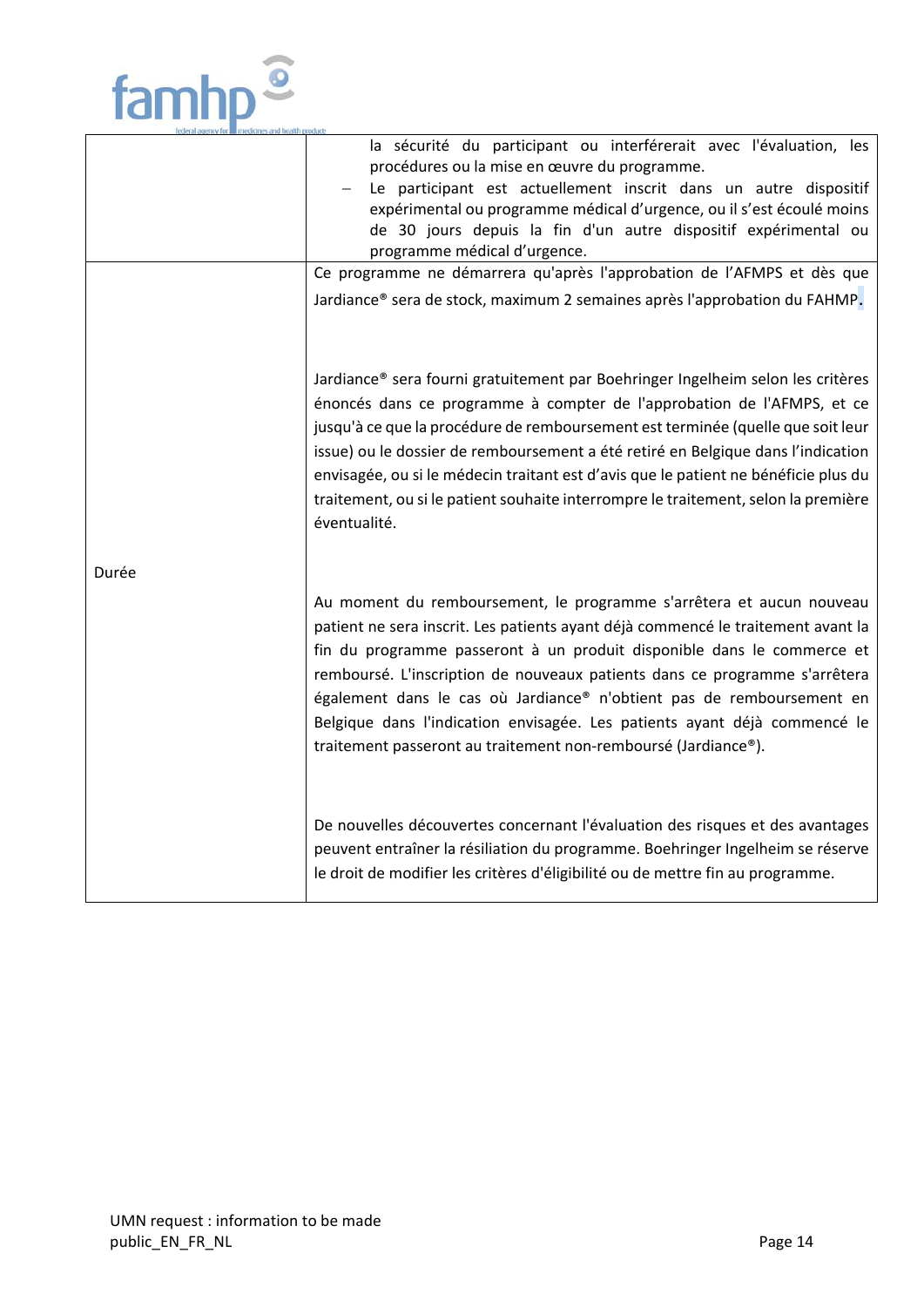

|                            | Le médecin traitant doit être disposé à se conformer aux exigences<br>réglementaires mondiales et locales applicables.                                                                                                                                                                                                                                                                          |
|----------------------------|-------------------------------------------------------------------------------------------------------------------------------------------------------------------------------------------------------------------------------------------------------------------------------------------------------------------------------------------------------------------------------------------------|
|                            | Jardiance <sup>®</sup> ne sera mis à disposition qu'après approbation par le médecin<br>responsable d'une demande soumise par le médecin traitant pour un patient<br>particulier. L'initiation et la conduite du traitement Jardiance® pour un patient<br>particulier relèveront de la seule et entière responsabilité du médecin traitant.                                                     |
|                            | Procédure de distribution des médicaments                                                                                                                                                                                                                                                                                                                                                       |
|                            | Le médecin traitant vérifiera s'il existe des essais cliniques en cours qui<br>pourraient convenir au patient et vérifiera leurs critères d'inclusion et<br>d'exclusion.                                                                                                                                                                                                                        |
|                            | La demande motivée (besoin médical non satisfait) par le médecin<br>traitant pour l'obtention de Jardiance® pour un patient sera adressée au<br>médecin responsable (via une plateforme dédiée)                                                                                                                                                                                                 |
|                            | Le médecin responsable vérifiera les critères d'inclusion et d'exclusion et<br>$\overline{\phantom{a}}$<br>la motivation du médecin traitant à inscrire ce patient. En cas d'avis<br>positif, le médecin responsable transmettra son accord au responsable<br>du programme qui mettra Jardiance® à disposition du patient par<br>l'intermédiaire du pharmacien hospitalier du médecin traitant. |
|                            | En ordre chronologique :                                                                                                                                                                                                                                                                                                                                                                        |
| Conditions de distribution | Le cardiologue traitant fait une demande (comprenant le formulaire de<br>déclaration du médecin et une confirmation que le patient ait bien signé<br>le formulaire de consentement) via la plateforme dédiée.<br>Le médecin responsable de Boehringer Ingelheim évalue la soumission :                                                                                                          |
|                            | Si elle n'est pas valide, le médecin traitant sera contacté par le<br>0<br>médecin responsable de Boehringer Ingelheim.<br>S'il est valide, le médecin responsable donne un avis positif sur<br>0<br>l'admissibilité du patient dans les deux jours ouvrables.                                                                                                                                  |
|                            | Jardiance® sera livré à la pharmacie de l'hôpital sous 5 jours                                                                                                                                                                                                                                                                                                                                  |
|                            | ouvrables (couvrant une durée de traitement de 1, 3 or 6 mois).<br>Une fois que la pharmacie de l'hôpital aura reçu le médicament, le<br>pharmacien suivra les procédures spécifiques de l'hôpital pour livrer le                                                                                                                                                                               |
|                            | médicament au médecin traitant/patient.<br>Pour chaque prolongation de 1, 3 or 6 mois, le médecin traitant doit                                                                                                                                                                                                                                                                                 |
|                            | introduire une demande de prolongation via la plateforme dédiée.                                                                                                                                                                                                                                                                                                                                |
|                            | Cette demande de prolongation sera évaluée par le médecin<br>responsable :                                                                                                                                                                                                                                                                                                                      |
|                            | S'il est valide, le médecin responsable donne un avis positif dans<br>0<br>les deux jours ouvrables. Jardiance® sera livré à la pharmacie de<br>l'hôpital sous 5 jours ouvrables (couvrant une durée de                                                                                                                                                                                         |
|                            | traitement de 1, 3 or 6 mois).<br>Les patients recevront à intervalles réguliers une réserve de médicaments de                                                                                                                                                                                                                                                                                  |
|                            | traitement. Le ré-étiquetage des boîtes destinées au programme sera assuré par                                                                                                                                                                                                                                                                                                                  |
|                            | Boehringer Ingelheim. Le médecin traitant et le patient se verront à intervalles                                                                                                                                                                                                                                                                                                                |
|                            | réguliers, en fonction des comprimés encore disponibles pour le patient, pour                                                                                                                                                                                                                                                                                                                   |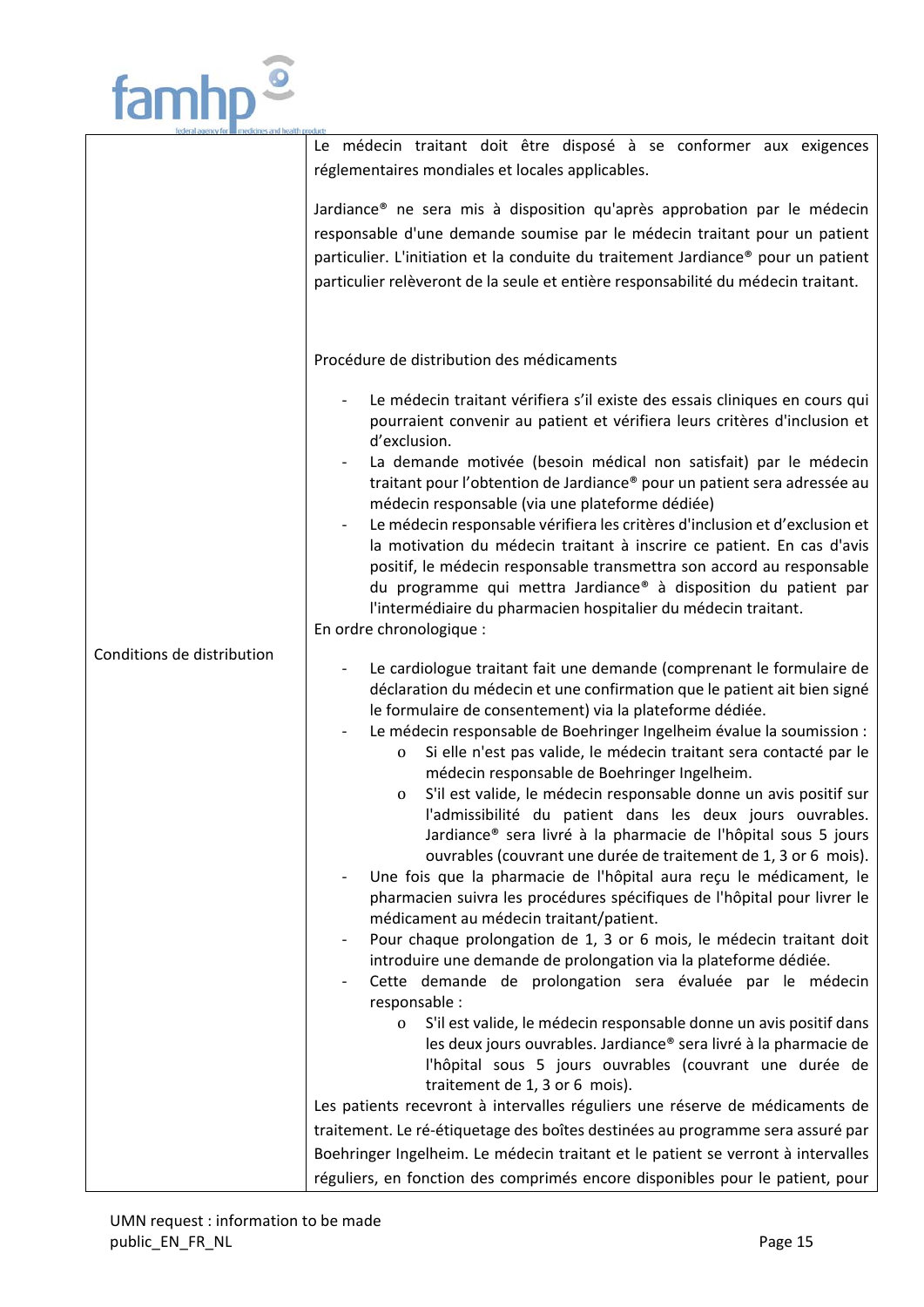

|                                                                            | déterminer de la continuation ou de l'arrêt du traitement. La sécurité et                                                                                                                                                                                                                                       |
|----------------------------------------------------------------------------|-----------------------------------------------------------------------------------------------------------------------------------------------------------------------------------------------------------------------------------------------------------------------------------------------------------------|
|                                                                            | l'innocuité du traitement seront évaluées lors de chaque visite.                                                                                                                                                                                                                                                |
|                                                                            | Nom du contact : Catherine Voisin                                                                                                                                                                                                                                                                               |
|                                                                            | SCS Boehringer Ingelheim Comm.V                                                                                                                                                                                                                                                                                 |
|                                                                            | Avenue Arnaud Fraiteur 15-23, 1050 Ixelles                                                                                                                                                                                                                                                                      |
|                                                                            | +32 (0) 2 773 33 11                                                                                                                                                                                                                                                                                             |
|                                                                            | MNPjardianceBE.BRU@boehringer-ingelheim.com                                                                                                                                                                                                                                                                     |
| Responsables du programme                                                  |                                                                                                                                                                                                                                                                                                                 |
|                                                                            | Médecin responsable du programme :                                                                                                                                                                                                                                                                              |
|                                                                            | Dr. Björn Penninckx                                                                                                                                                                                                                                                                                             |
|                                                                            | SCS Boehringer Ingelheim Comm.V                                                                                                                                                                                                                                                                                 |
|                                                                            | Avenue Arnaud Fraiteur 15-23, 1050 Ixelles                                                                                                                                                                                                                                                                      |
|                                                                            | MNPJardianceBE.BRU@boehringer-ingelheim.com                                                                                                                                                                                                                                                                     |
| Modalités selon lesquelles<br>les médicaments non-utilisés<br>sont traités | Tout médicament non utilisé ou déchet doit être éliminé conformément aux<br>exigences locales : tout médicament non utilisé doit être détruit dans un<br>établissement approprié sous la responsabilité du médecin traitant dès que<br>possible après l'arrêt du programme médical d'urgence par le patient. La |
|                                                                            | destruction<br>du<br>médicament<br>utilisé<br>doit<br>être<br>confirmée<br>non<br>à                                                                                                                                                                                                                             |
|                                                                            | MNPjardianceBE.BRU@boehringer-ingelheim.com. Les médicaments délivrés<br>pour une demande individuelle d'un patient dans le cadre du programme                                                                                                                                                                  |
|                                                                            | médical d'urgence ne peuvent être utilisés que pour ce patient en particulier.                                                                                                                                                                                                                                  |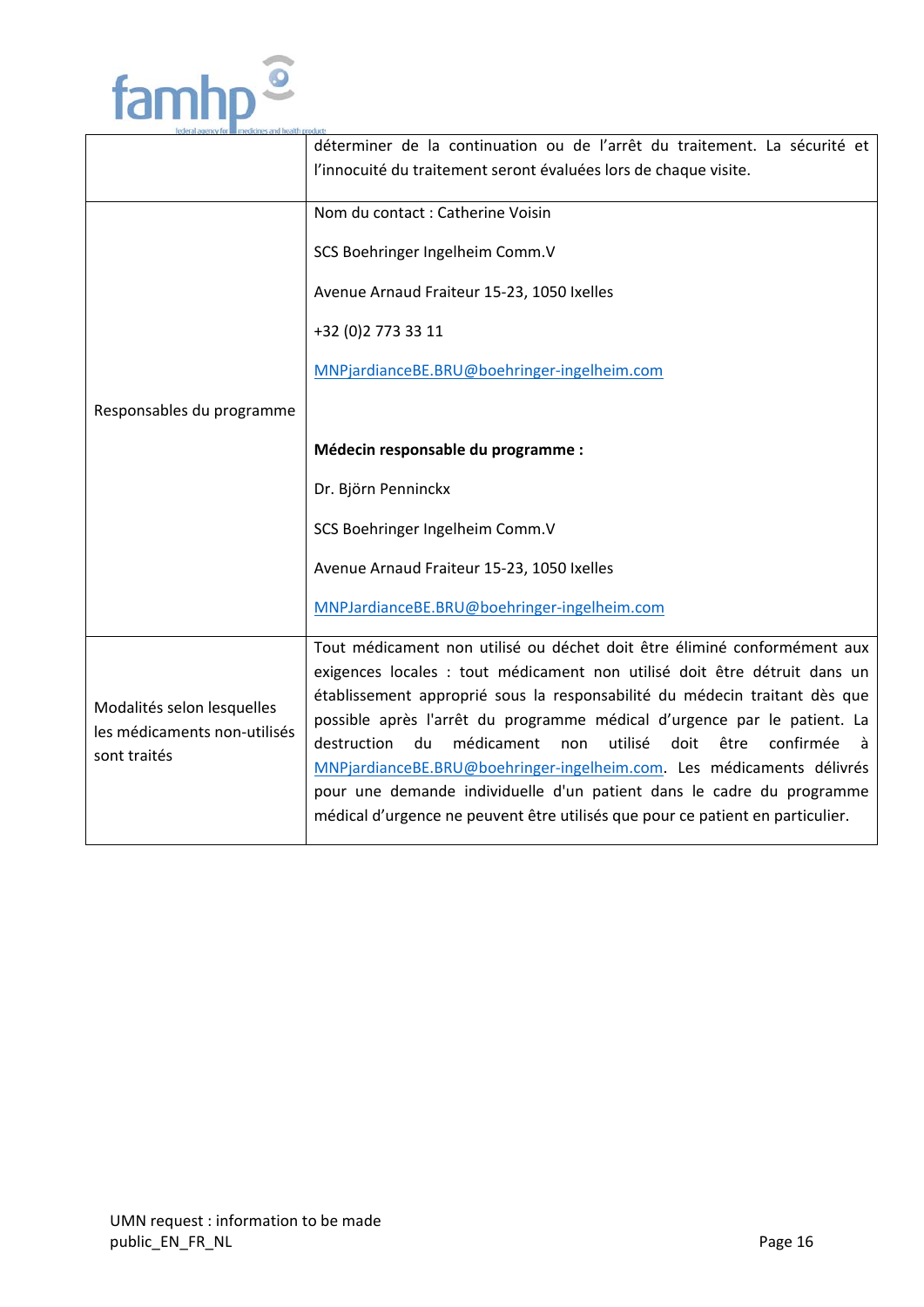

|                      | La prise en charge des effets indésirables peut nécessiter l'arrêt temporaire du               |
|----------------------|------------------------------------------------------------------------------------------------|
|                      | traitement par Jardiance®, sur la base de l'évaluation par le médecin traitant de              |
|                      | la sécurité ou de la tolérabilité du patient.                                                  |
|                      |                                                                                                |
|                      |                                                                                                |
|                      |                                                                                                |
|                      | <b>Notice</b><br>Jardiance <sup>®</sup><br>telle<br>l'AME<br>(variation<br>à<br>que<br>soumise |
|                      | EMEA/H/C/002677/II/0060) en août 2021 :                                                        |
|                      |                                                                                                |
|                      |                                                                                                |
|                      | Réaction allergique sévère, rarement observée (peut affecter jusqu'à 1 personne                |
|                      | sur 100)                                                                                       |
|                      |                                                                                                |
|                      | Les signes possibles d'une réaction allergique grave peuvent inclure :                         |
|                      | Le gonflement du visage, des lèvres, de la bouche, de la langue ou de la                       |
|                      | gorge pouvant entraîner des difficultés à respirer ou à avaler                                 |
|                      |                                                                                                |
|                      |                                                                                                |
|                      | Acidocétose diabétique, rarement observée (peut affecter jusqu'à 1 personne                    |
|                      | sur 100)                                                                                       |
| Données pour         | Voici les signes de l'acidocétose diabétique :                                                 |
| l'enregistrement des |                                                                                                |
| suspicions d'effets  | Augmentation des niveaux des « corps cétoniques » dans l'urine ou le                           |
| indésirables graves  | sang                                                                                           |
|                      | Perte de poids rapide                                                                          |
|                      | Se sentir malade ou être malade                                                                |
|                      | Maux d'estomac<br>Une soif excessive                                                           |
|                      | Une respiration rapide et profonde                                                             |
|                      | Confusion                                                                                      |
|                      | Somnolence ou fatigue inhabituelle                                                             |
|                      | Une odeur douce dans votre haleine, un goût sucré ou métallique en                             |
|                      | bouche, ou une odeur différente de l'urine ou de la sueur.                                     |
|                      | Cela peut se produire quel que soit le taux de glucose dans le sang. Le médecin                |
|                      | traitant peut décider d'arrêter temporairement ou définitivement le traitement                 |
|                      | par Jardiance® en cas d'acidocétose diabétique.                                                |
|                      |                                                                                                |
|                      | Faible taux de sucre dans le sang (hypoglycémie), observé très fréquemment                     |
|                      | (peut affecter plus de 1 personne sur 10)                                                      |
|                      | Si vous prenez Jardiance® en combinaison avec un autre médicament pouvant                      |
|                      | provoquer une hypoglycémie, comme une sulfonylurée ou de l'insuline, votre                     |
|                      | risque d'hypoglycémie est plus élevé. Les signes d'hypoglycémie peuvent inclure                |
|                      |                                                                                                |
|                      |                                                                                                |
|                      | Des tremblements, de la transpiration, de l'anxiété ou de la confusion,                        |
|                      | un rythme cardiaque rapide                                                                     |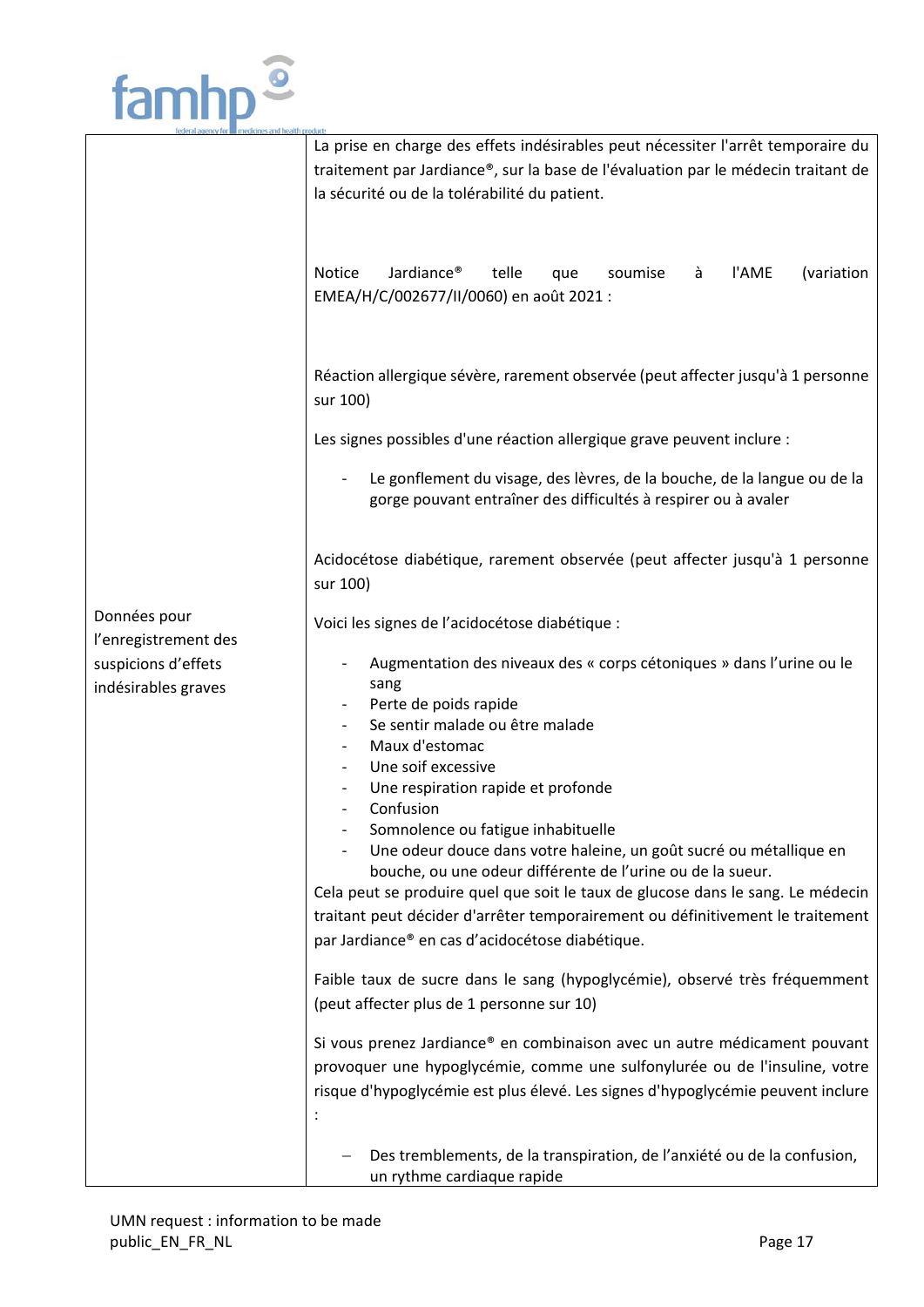

| Une faim excessive, des maux de tête<br>Votre médecin vous dira comment traiter l'hypoglycémie et que faire si vous<br>présentez l'un des signes ci-dessus. Si vous présentez des symptômes<br>d'hypoglycémie, mangez des comprimés de glucose, une collation riche en sucre<br>ou buvez du jus de fruits. Si possible, mesurez votre glycémie et reposez-vous.                            |
|--------------------------------------------------------------------------------------------------------------------------------------------------------------------------------------------------------------------------------------------------------------------------------------------------------------------------------------------------------------------------------------------|
| Infection des voies urinaires, fréquemment observée (peut affecter jusqu'à 1<br>personne sur 10)                                                                                                                                                                                                                                                                                           |
| Les signes d'une infection urinaire sont :                                                                                                                                                                                                                                                                                                                                                 |
| Sensation de brûlure en urinant<br>- Urine qui semble trouble<br>Douleur dans le bassin ou douleur au milieu du dos (lorsque les reins<br>sont infectés)<br>Une envie d'uriner ou des mictions plus fréquentes peuvent être dues au mode<br>d'action de Jardiance®, mais elles peuvent aussi être le signe d'une infection<br>urinaire.                                                    |
| Déshydratation, observée très fréquemment (peut affecter plus de 1 personne<br>sur 10)                                                                                                                                                                                                                                                                                                     |
| Les signes de déshydratation ne sont pas spécifiques, mais peuvent inclure :                                                                                                                                                                                                                                                                                                               |
| Une soif inhabituelle<br>Des étourdissements ou vertiges en position debout<br>Un évanouissement ou une perte de conscience                                                                                                                                                                                                                                                                |
| Autres effets indésirables lors de la prise de Jardiance® :                                                                                                                                                                                                                                                                                                                                |
| Souvent                                                                                                                                                                                                                                                                                                                                                                                    |
| Mycoses génitales<br>Besoin d'uriner plus fréquemment<br>Démangeaisons<br>$\overline{\phantom{a}}$<br>Eruption cutanée ou rougeurs de la peau - cela peut démanger et être<br>accompagné de gonflements, de suintements ou de cloques<br>Soif<br>Les tests sanguins peuvent montrer une augmentation des taux de<br>lipides sanguins (cholestérol) dans le sang<br>Constipation<br>Parfois |
| Urticaire<br>Difficulté à uriner ou douleur lors de la miction<br>Les tests sanguins peuvent montrer une diminution de la fonction<br>rénale (créatinine ou urée)                                                                                                                                                                                                                          |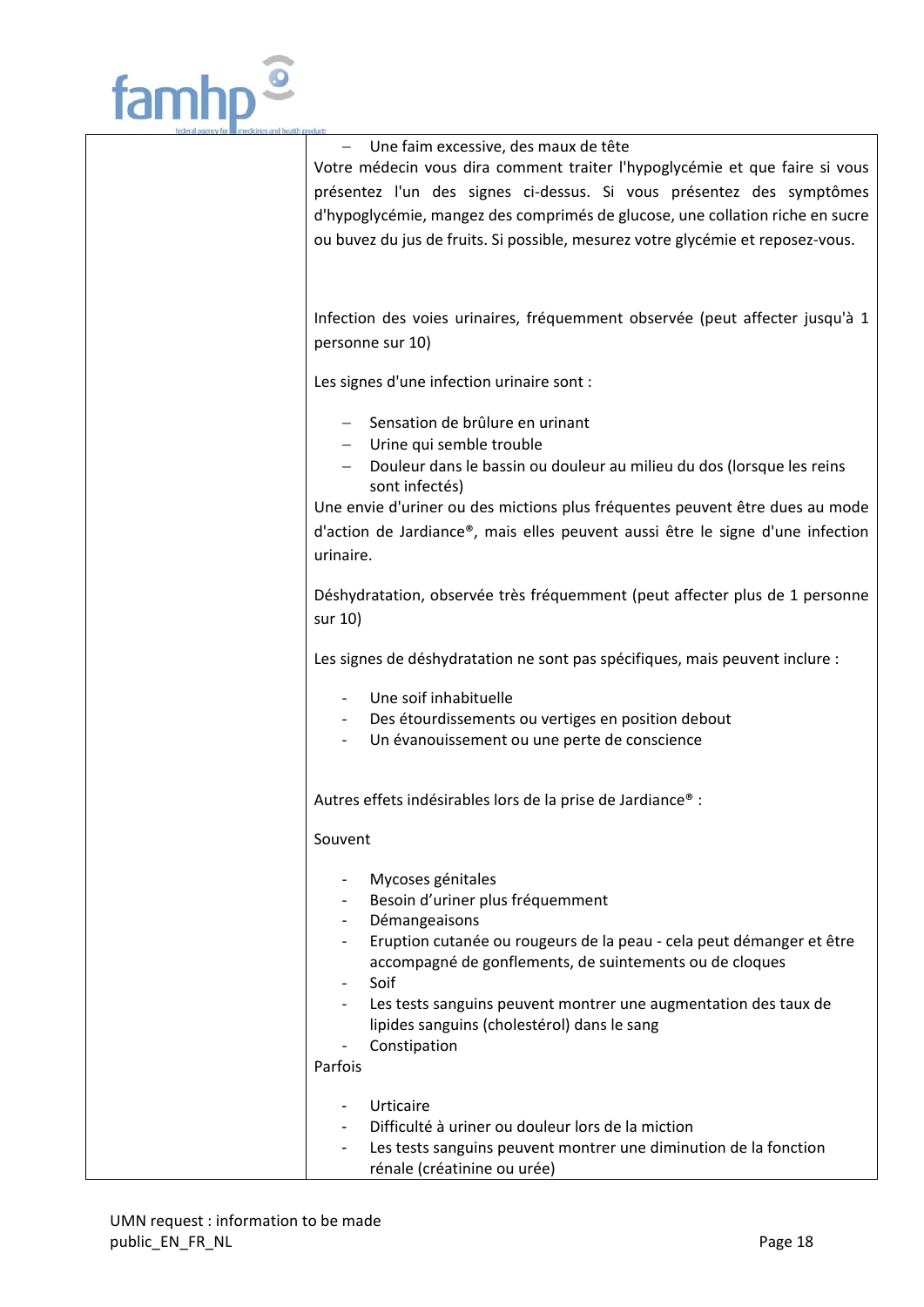

| Les tests sanguins peuvent montrer une augmentation de la quantité<br>de globules rouges dans votre sang (hématocrite).                                                                                                                                                                                                                                                                                                                                                                                                                                                                                                        |
|--------------------------------------------------------------------------------------------------------------------------------------------------------------------------------------------------------------------------------------------------------------------------------------------------------------------------------------------------------------------------------------------------------------------------------------------------------------------------------------------------------------------------------------------------------------------------------------------------------------------------------|
| Rarement                                                                                                                                                                                                                                                                                                                                                                                                                                                                                                                                                                                                                       |
| Fasciite nécrosante du périnée ou gangrène de Fournier, une infection<br>grave des tissus mous des organes génitaux ou de la zone située entre<br>les organes génitaux et l'anus.<br>L'investigateur doit signaler les effets indésirables graves, les effets indésirables<br>d'intérêt particulier et les effets indésirables non graves sur le formulaire SAE<br>dans les 24 heures après avoir pris connaissance de l'événement au service local<br>de sécurité des patients et de pharmacovigilance de Boehringer-Ingelheim<br>Belgique par e-mail à pv local Belgium@boehringer-ingelheim.com ou par fax<br>02/773.33.07. |
|                                                                                                                                                                                                                                                                                                                                                                                                                                                                                                                                                                                                                                |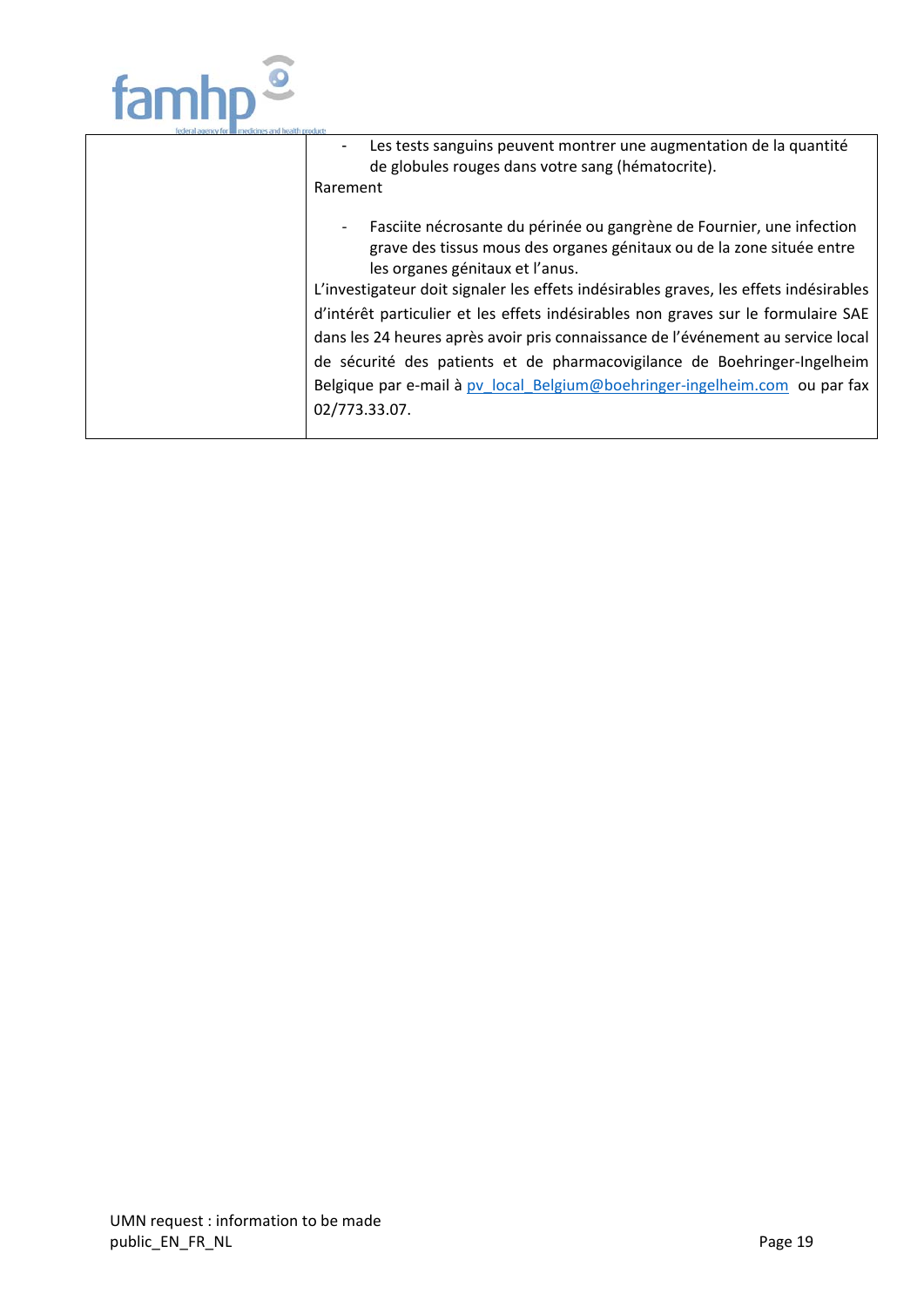

## Samengevatte informatie\_Nederlands

| Naam geneesmiddel       | Jardiance <sup>®</sup> |
|-------------------------|------------------------|
| Naam actieve substantie | empagliflozin          |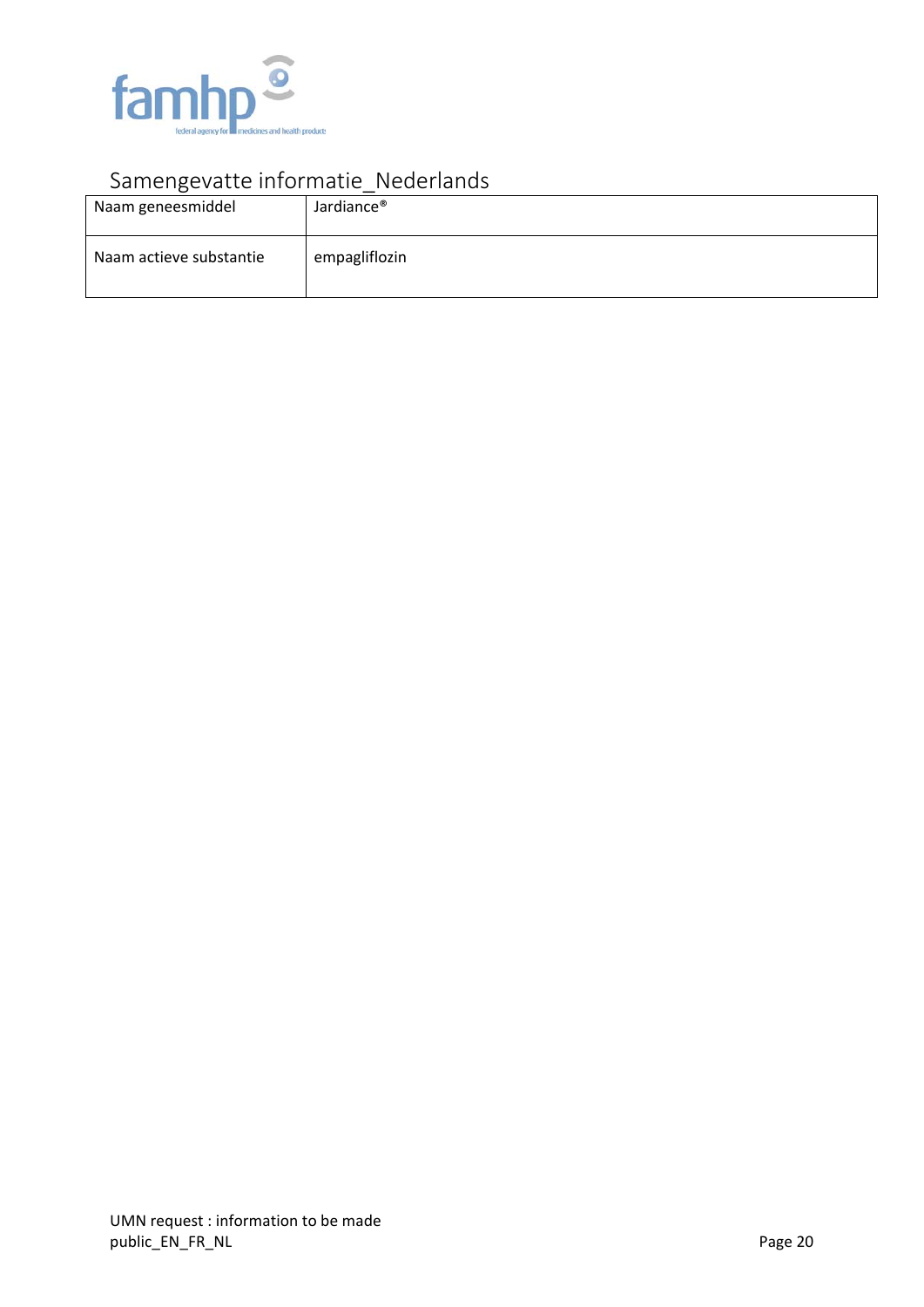

|                                     | Jardiance® bevat de werkzame stof empagliflozine, een geneesmiddel<br>$\bullet$<br>dat onderdeel uitmaakt van de klasse natrium-glucose-cotransporter-2<br>(SGLT2)-remmers.                                                                                                    |
|-------------------------------------|--------------------------------------------------------------------------------------------------------------------------------------------------------------------------------------------------------------------------------------------------------------------------------|
| Indicatie en<br>gebruiksvoorwaarden | Dit medisch noodprogramma werd opgezet om Jardiance® als behandeling te<br>geven aan volwassen patiënten met hartfalen met behouden ejectiefractie<br>(>40%) (HFpEF), die aan de criteria voor deelname aan het programma voldoen.                                             |
|                                     | De dosis is één tablet van 10 mg Jardiance® (empagliflozine), één keer dagelijks,<br>oraal in te nemen.                                                                                                                                                                        |
|                                     | Slik de hele tablet met water<br>٠<br>U kunt tablet innemen met of zonder voeding<br>٠<br>U kan de tablet op elk moment van de dag innemen. Hoewel het<br>$\bullet$<br>aangeraden wordt dit elke dag op hetzelfde tijdstip te doen. Dit zal u<br>helpen u eraan te herinneren. |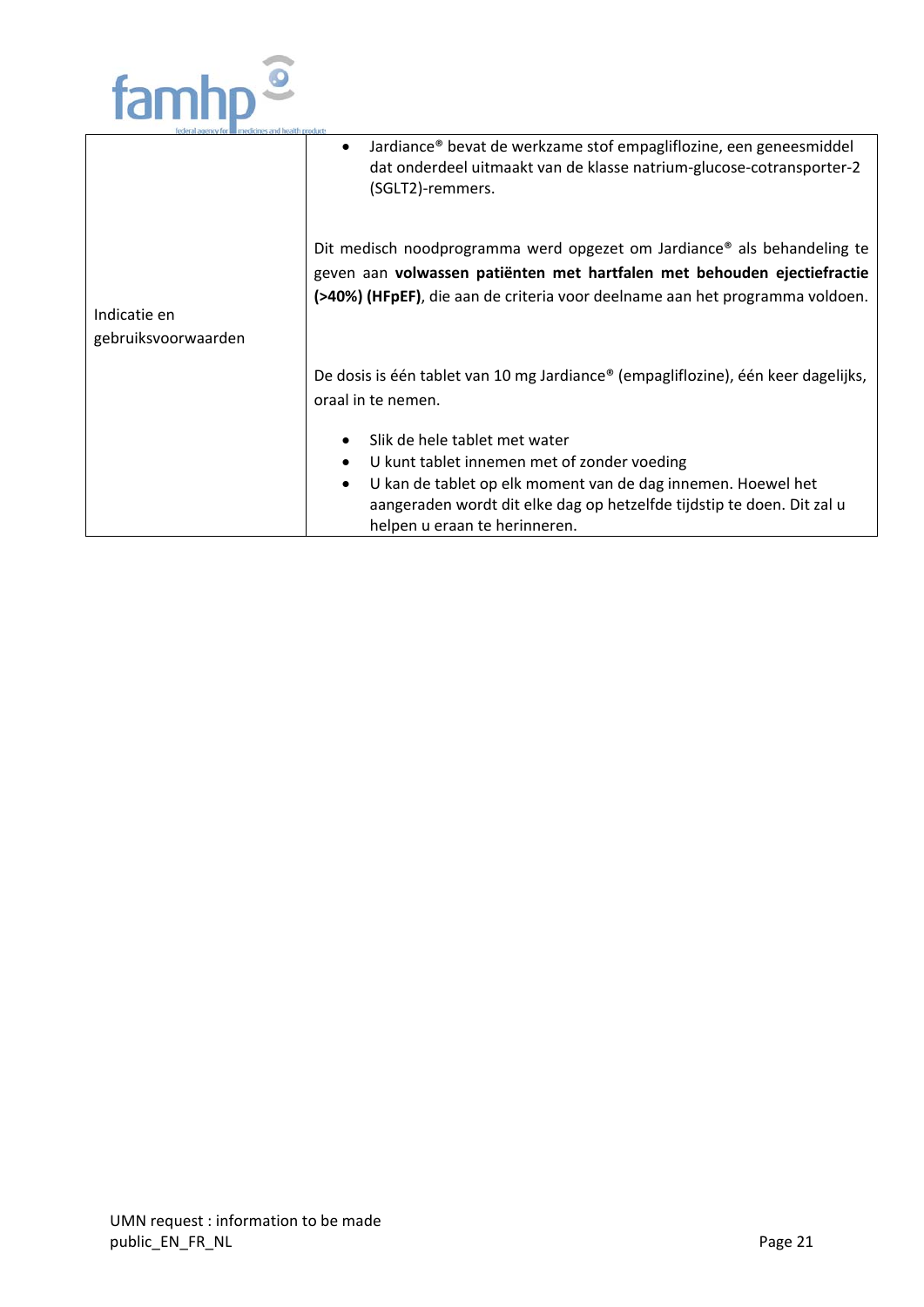

|                                                                                         | Om te kunnen deelnemen aan dit medisch noodprogramma, moet de                                                                                                                                                                                                                                                                                                                                                                                                                                                                                                                                                                                                                                                                                                                                                                                                                                                                                                                                                                                                                                                                                                                                                                                                                                                                                                                                                                                                                                                                                                                                                                                                                    |
|-----------------------------------------------------------------------------------------|----------------------------------------------------------------------------------------------------------------------------------------------------------------------------------------------------------------------------------------------------------------------------------------------------------------------------------------------------------------------------------------------------------------------------------------------------------------------------------------------------------------------------------------------------------------------------------------------------------------------------------------------------------------------------------------------------------------------------------------------------------------------------------------------------------------------------------------------------------------------------------------------------------------------------------------------------------------------------------------------------------------------------------------------------------------------------------------------------------------------------------------------------------------------------------------------------------------------------------------------------------------------------------------------------------------------------------------------------------------------------------------------------------------------------------------------------------------------------------------------------------------------------------------------------------------------------------------------------------------------------------------------------------------------------------|
|                                                                                         | behandelend arts een cardioloog zijn en moet de patiënt voldoen aan alle criteria                                                                                                                                                                                                                                                                                                                                                                                                                                                                                                                                                                                                                                                                                                                                                                                                                                                                                                                                                                                                                                                                                                                                                                                                                                                                                                                                                                                                                                                                                                                                                                                                |
|                                                                                         |                                                                                                                                                                                                                                                                                                                                                                                                                                                                                                                                                                                                                                                                                                                                                                                                                                                                                                                                                                                                                                                                                                                                                                                                                                                                                                                                                                                                                                                                                                                                                                                                                                                                                  |
|                                                                                         | die hieronder beschreven staan:                                                                                                                                                                                                                                                                                                                                                                                                                                                                                                                                                                                                                                                                                                                                                                                                                                                                                                                                                                                                                                                                                                                                                                                                                                                                                                                                                                                                                                                                                                                                                                                                                                                  |
|                                                                                         | Inclusiecriteria:                                                                                                                                                                                                                                                                                                                                                                                                                                                                                                                                                                                                                                                                                                                                                                                                                                                                                                                                                                                                                                                                                                                                                                                                                                                                                                                                                                                                                                                                                                                                                                                                                                                                |
|                                                                                         | Leeftijd $\geq 18$ jaar op moment van screening<br>Chronisch hartfalen met behouden of licht verminderde ejectiefractie<br>gedefinieerd als LVEF > 40 % vastgesteld door echocardiografie,<br>radionuclide ventriculografie, invasieve angiografie, MRI of CT.<br>De deelnemer heeft zijn/haar geïnformeerde toestemming gegeven voor<br>$\overline{\phantom{a}}$<br>dit programma vóór de initiatie van om het even welke studie specifieke<br>activiteiten/procedures<br>NYHA klasse II-IV<br>De patiënt komt niet in aanmerking voor een klinische studie met<br>Jardiance® en/of een klinische studie actief in de beoogde indicatie van<br>dit programma.<br>De patiënt kan, volgens de mening van de behandelend arts, niet<br>behandeld worden met een goedgekeurd en terugbetaald alternatief, in<br>overeenstemming met de klinische richtlijnen, vanwege effectiviteits-<br>en/of veiligheidsproblemen.<br>Exclusiecriteria:                                                                                                                                                                                                                                                                                                                                                                                                                                                                                                                                                                                                                                                                                                                                           |
| Voorwaarden, termijnen en<br>nadere regelen waaronder<br>patiënten worden<br>toegelaten | Type 1 Diabetes Mellitus<br>Type 2 Diabetes Mellitus patiënten met een eGFR $\geq$ 60 mL/min/1.73 m <sup>2</sup><br>en een Hb1Ac tussen de 7,0% en 9,0%<br>eGFR < 20 mL/min/1.73 m2 voor de geïnformeerde toestemming<br>Leverstoornis (aspartaat transaminase [AST] of alanine transaminase<br>[ALT] > 3x de bovenlimiet van de normale waarde [ULN]; of de totale<br>hoeveelheid bilirubine > 2x ULN op het moment van de intrede)<br>Vrouwelijke deelnemer die zwanger is, borstvoeding geeft of van plan is<br>om zwanger te worden of borstvoeding te geven tijdens de behandeling<br>of tot 5 dagen na de laatste dosis van de behandeling.<br>De deelnemer is overgevoelig aan één van de producten of<br>componenten die toegediend worden.<br>Voorheen gedocumenteerde EF van ≤ 40% vastgesteld door<br>echocardiografie, radionuclide ventriculografie, invasieve angiografie,<br>MRI of CT.<br>Geschiedenis of evidentie van een bepaalde klinische significante<br>aandoening, conditie of ziekte die, volgens de mening van de<br>onderzoeker of de arts van Boehringer Ingelheim, indien geconsulteerd,<br>een risico zou betekenen voor de deelnemer zijn/haar veiligheid of zou<br>kunnen interfereren met de studie evaluatie, procedures of uitvoering.<br>Deelnemer<br>deelneemt<br>die<br>momenteel<br>ander<br>aan<br>een<br>onderzoeksprogramma voor hulpmiddelen of geneesmiddelen of<br>minder dan 30 dagen geleden sinds het einde van een ander<br>onderzoeksprogramma voor hulpmiddelen of geneesmiddelen of<br>minder dan 30 dagen na het einde van een ander onderzoeksprogramma<br>voor hulpmiddelen of geneesmiddelen of na het ontvangen van een |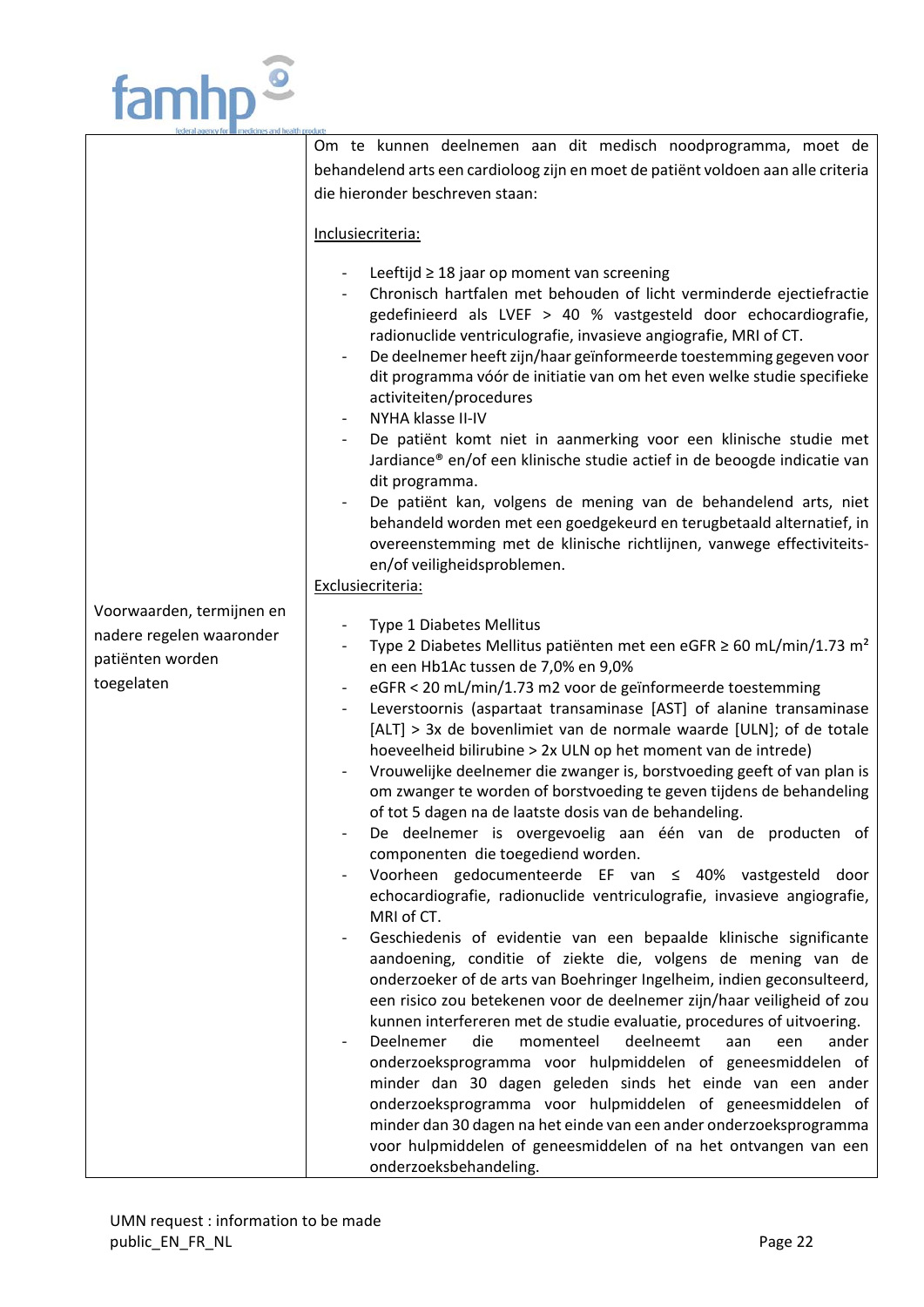

|          | Dit programma zal enkel starten vanaf goedkeuring door het FAGG en wanneer<br>Jardiance® (empagliflozine) voorradig is, maximum 2 weken na de goedkeuring<br>door het FAGG.                                                                                                                                                                                                                                                                                                                                                                                                                                          |
|----------|----------------------------------------------------------------------------------------------------------------------------------------------------------------------------------------------------------------------------------------------------------------------------------------------------------------------------------------------------------------------------------------------------------------------------------------------------------------------------------------------------------------------------------------------------------------------------------------------------------------------|
| Looptijd | Jardiance® zal gratis worden verstrekt door Boehringer-Ingelheim op individuele<br>patiëntbasis volgens de criteria vermeld in dit programma vanaf de goedkeuring<br>van dit MNP door het FAGG totdat de terugbetalingsprocedure is beëindigd<br>(ongeacht de uitkomst) of het terugbetalingsdossier is ingetrokken in de beoogde<br>indicatie in Belgiëof als de behandelend arts van oordeel is dat de patiënt geen<br>baat meer heeft bij voortzetting van de behandeling of indien de patiënt de<br>therapie wil stopzetten, afhankelijk van wat eerder is.                                                      |
|          | Op het moment van terugbetaling zal dit programma stopgezet worden, er zullen<br>dus geen nieuwe patiënten toegelaten worden. Patiënten die al gestart zijn met<br>de behandeling voor het einde van dit programma, zullen overgezet worden op<br>het commerciële en terugbetaalde product. De toelating van nieuwe patiënten<br>in dit programma zal ook stoppen op het moment dat Jardiance® geen<br>terugbetaling in België kan verkrijgen in de voorgestelde indicatie. Patiënten die<br>al gestart zijn met de behandeling met Jardiance®, zullen overstappen op de niet-<br>vergoede behandeling (Jardiance®). |
|          | Nieuwe bevindingen inzake de risico-batenevaluatie voor patiënten kunnen<br>leiden tot een stopzetting van het programma. Boehringer Ingelheim behoudt<br>zich het recht om de toegangscriteria aan te passen of het programme stop te<br>zetten.                                                                                                                                                                                                                                                                                                                                                                    |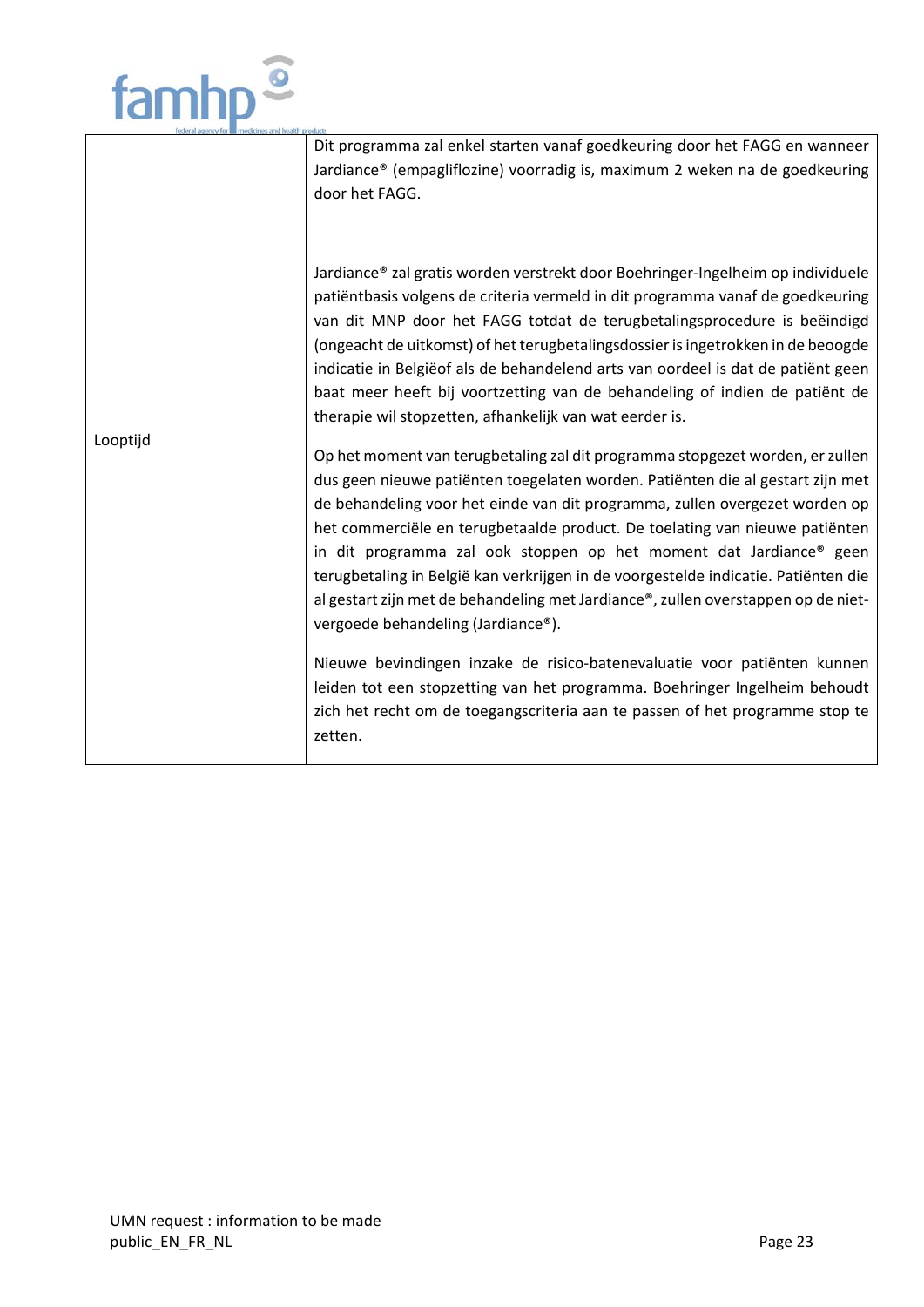

|                        | De behandelend arts moet zich aan de globale en lokale wetgeving houden en<br>deze naleven. Jardiance® zal enkel ter beschikking gesteld worden indien er een<br>goedkeuring is van de verantwoordelijke arts na indiening van een aanvraag<br>door de behandelend arts voor een bepaalde patiënt. De initiatie en het<br>verloop van de behandeling met Jardiance® voor een bepaalde patiënt zal<br>onder volledige verantwoordelijkheid vallen van de behandelende arts.                                                                                                                                                                                                                                                                                                                                                                                                                             |
|------------------------|--------------------------------------------------------------------------------------------------------------------------------------------------------------------------------------------------------------------------------------------------------------------------------------------------------------------------------------------------------------------------------------------------------------------------------------------------------------------------------------------------------------------------------------------------------------------------------------------------------------------------------------------------------------------------------------------------------------------------------------------------------------------------------------------------------------------------------------------------------------------------------------------------------|
|                        | Procedure distributie geneesmiddel                                                                                                                                                                                                                                                                                                                                                                                                                                                                                                                                                                                                                                                                                                                                                                                                                                                                     |
| Distributievoorwaarden | De behandelend arts zal nakijken of er klinische studies lopende zijn die<br>geschikt zouden kunnen zijn voor de patiënt en zal hiervan de<br>inclusie/exclusie criteria van bekijken.<br>De gemotiveerde aanvraag (voldaan aan de onbeantwoorde medische<br>behoefte) zal door de behandelend arts voor een individuele<br>patiëntlevering van Jardiance® naar de verantwoordelijke arts moeten<br>verzonden worden (via een speciaal platform).<br>De verantwoordelijke arts zal de inclusie/exclusie criteria controleren en<br>de motivatie van de behandelend arts om deze patiënt te laten<br>toetreden bekijken. Bij een positief advies stuurt de verantwoordelijke<br>arts zijn akkoord naar de programmaverantwoordelijke, die op zijn beurt<br>Jardiance <sup>®</sup><br>patiënt ter<br>aan<br>de<br>beschikking<br>stelt<br>via<br>de<br>ziekenhuisapotheek waar de aanvragend arts werkt. |
|                        | In chronologische volgorde:                                                                                                                                                                                                                                                                                                                                                                                                                                                                                                                                                                                                                                                                                                                                                                                                                                                                            |
|                        | De cardioloog dient een verzoek in (inclusief het<br>٠<br>artsenverklaringsformulier en een bevestiging dat de patiënt de ICF<br>heeft ondertekend) via het daarvoor bestemde platform.<br>De verantwoordelijke arts van Boehringer Ingelheim beoordeelt de<br>indiening                                                                                                                                                                                                                                                                                                                                                                                                                                                                                                                                                                                                                               |
|                        | Als het niet geldig is, wordt de arts gecontacteerd door de<br>$\circ$<br>verantwoordelijke arts van Boehringer Ingelheim.<br>Indien geldig, geeft de verantwoordelijke arts binnen twee<br>$\circ$<br>werkdagen een positief advies over de ontvankelijkheid van de<br>patiënt. Jardiance® (met een behandelperiode van 1, 3 or 6<br>maanden) wordt binnen 5 werkdagen geleverd aan de<br>apotheek van het ziekenhuis waar de aanvragend arts werkt.                                                                                                                                                                                                                                                                                                                                                                                                                                                  |
|                        | Nadat de apotheek van het ziekenhuis de medicatie heeft ontvangen,                                                                                                                                                                                                                                                                                                                                                                                                                                                                                                                                                                                                                                                                                                                                                                                                                                     |
|                        | zal de apotheker de specifieke ziekenhuisprocedures volgen om de<br>medicatie aan de behandelend arts te bezorgen.                                                                                                                                                                                                                                                                                                                                                                                                                                                                                                                                                                                                                                                                                                                                                                                     |
|                        | Voor elke verlenging van 1, 3 or 6 maanden dient de arts een<br>$\bullet$                                                                                                                                                                                                                                                                                                                                                                                                                                                                                                                                                                                                                                                                                                                                                                                                                              |
|                        | verlengingsverzoek in via het daarvoor bestemde platform.                                                                                                                                                                                                                                                                                                                                                                                                                                                                                                                                                                                                                                                                                                                                                                                                                                              |
|                        | Dit verzoek tot verlenging wordt beoordeeld door de verantwoordelijke                                                                                                                                                                                                                                                                                                                                                                                                                                                                                                                                                                                                                                                                                                                                                                                                                                  |
|                        | arts:<br>Als het geldig is, geeft de verantwoordelijke arts binnen twee<br>$\circ$<br>werkdagen een positief advies. Jardiance® (met een                                                                                                                                                                                                                                                                                                                                                                                                                                                                                                                                                                                                                                                                                                                                                               |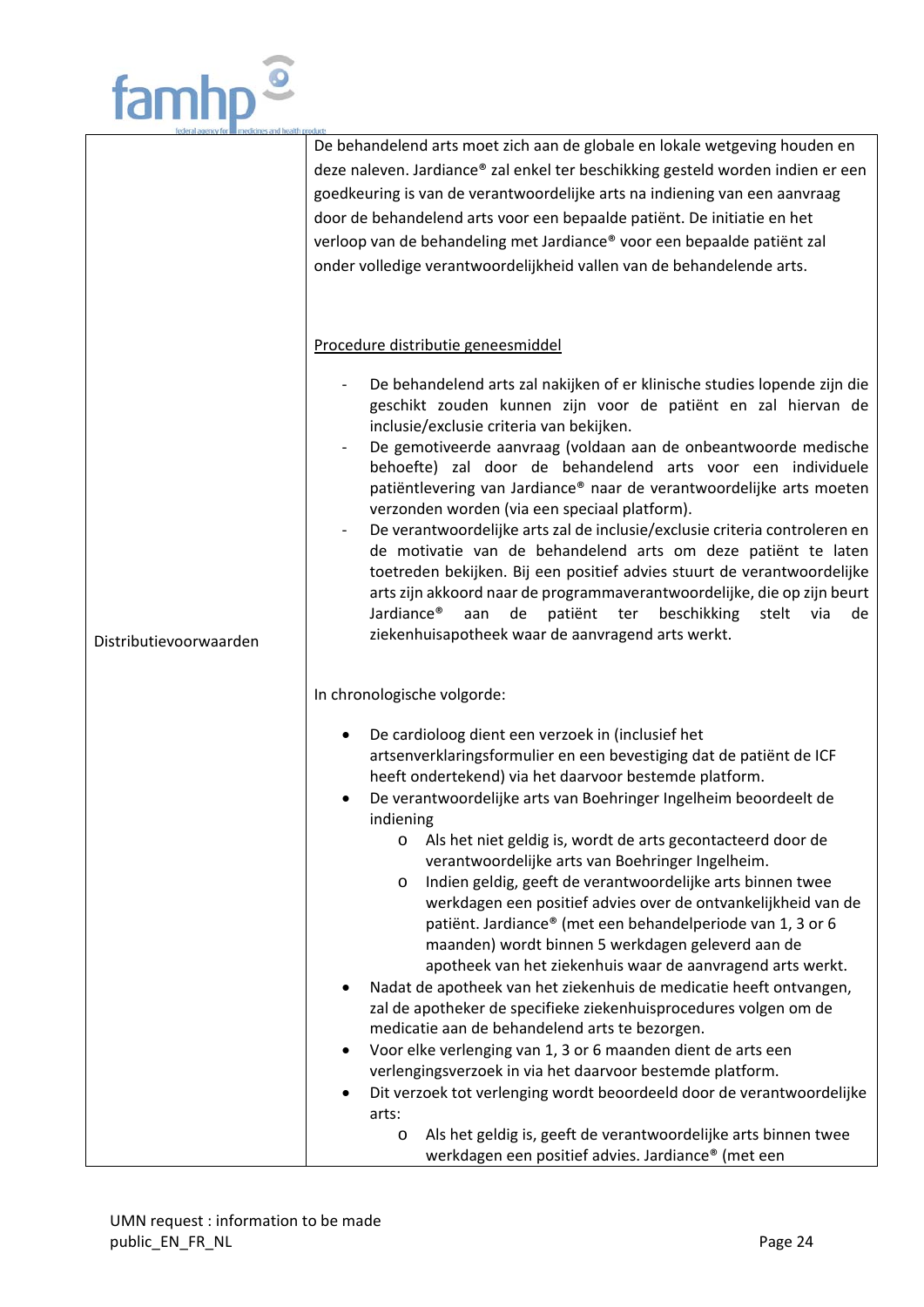|                       | behandelperiode van 1, 3 or 6 maanden) wordt binnen 5<br>werkdagen afgeleverd bij de apotheek van het ziekenhuis.                                                                                                                                                                                                                                                                                                                                                                                                                             |
|-----------------------|-----------------------------------------------------------------------------------------------------------------------------------------------------------------------------------------------------------------------------------------------------------------------------------------------------------------------------------------------------------------------------------------------------------------------------------------------------------------------------------------------------------------------------------------------|
|                       | De patiënten zullen hun medicatie op regelmatige tijdsintervallen ontvangen.<br>Het herlabelen van de commerciële voorraad voor gebruik in het programma<br>zal worden voorzien door Boehringer Ingelheim. De behandelend arts en de<br>patiënt zullen regelmatige intervallen overeenkomen op basis van de<br>hoeveelheid empagliflozinetabletten om de behandeling van die patiënt voort<br>te zetten. Veiligheidsbeoordelingen zullen bij elk bezoek worden geëvalueerd,<br>zoals overeengekomen tussen de behandelend arts en de patiënt. |
|                       | Contactpersoon: Catherine Voisin                                                                                                                                                                                                                                                                                                                                                                                                                                                                                                              |
|                       | SCS Boehringer Ingelheim Comm.V                                                                                                                                                                                                                                                                                                                                                                                                                                                                                                               |
|                       | Avenue Arnaud Fraiteur 15-23, 1050 Ixelles                                                                                                                                                                                                                                                                                                                                                                                                                                                                                                    |
|                       | +32 (0) 2 773 33 11                                                                                                                                                                                                                                                                                                                                                                                                                                                                                                                           |
|                       | MNPjardianceBE.BRU@boehringer-ingelheim.com                                                                                                                                                                                                                                                                                                                                                                                                                                                                                                   |
| Verantwoordelijke     |                                                                                                                                                                                                                                                                                                                                                                                                                                                                                                                                               |
|                       | Verantwoordelijke arts                                                                                                                                                                                                                                                                                                                                                                                                                                                                                                                        |
|                       | Dr. Björn Penninckx                                                                                                                                                                                                                                                                                                                                                                                                                                                                                                                           |
|                       | SCS Boehringer Ingelheim Comm.V                                                                                                                                                                                                                                                                                                                                                                                                                                                                                                               |
|                       | Avenue Arnaud Fraiteur 15-23, 1050 Ixelles                                                                                                                                                                                                                                                                                                                                                                                                                                                                                                    |
|                       | MNPjardianceBE.BRU@boehringer-ingelheim.com                                                                                                                                                                                                                                                                                                                                                                                                                                                                                                   |
|                       | Al het ongebruikte geneesmiddel of afvalmateriaal dient te worden vernietigd<br>overeenkomstig de lokale voorschriften: niet-gebruikte geneesmiddelen                                                                                                                                                                                                                                                                                                                                                                                         |
| Modaliteiten voor de  | moeten zo spoedig mogelijk nadat de patiënt gestopt is met het programma<br>onder verantwoordelijkheid van de voorschrijvende arts in een daarvoor                                                                                                                                                                                                                                                                                                                                                                                            |
| behandeling van niet- | geschikte faciliteit vernietigd worden. Vernietiging van de ongebruikte                                                                                                                                                                                                                                                                                                                                                                                                                                                                       |
| gebruikt geneesmiddel | medicatie moet worden bevestigd via email aan                                                                                                                                                                                                                                                                                                                                                                                                                                                                                                 |
|                       | MNPjardianceBE.BRU@boehringer-ingelheim.com. De medicatie die wordt<br>geleverd voor een individueel patiëntverzoek in het kader van het programma,                                                                                                                                                                                                                                                                                                                                                                                           |
|                       | kan alleen voor de betreffende patiënt worden gebruikt.                                                                                                                                                                                                                                                                                                                                                                                                                                                                                       |

 $\iff$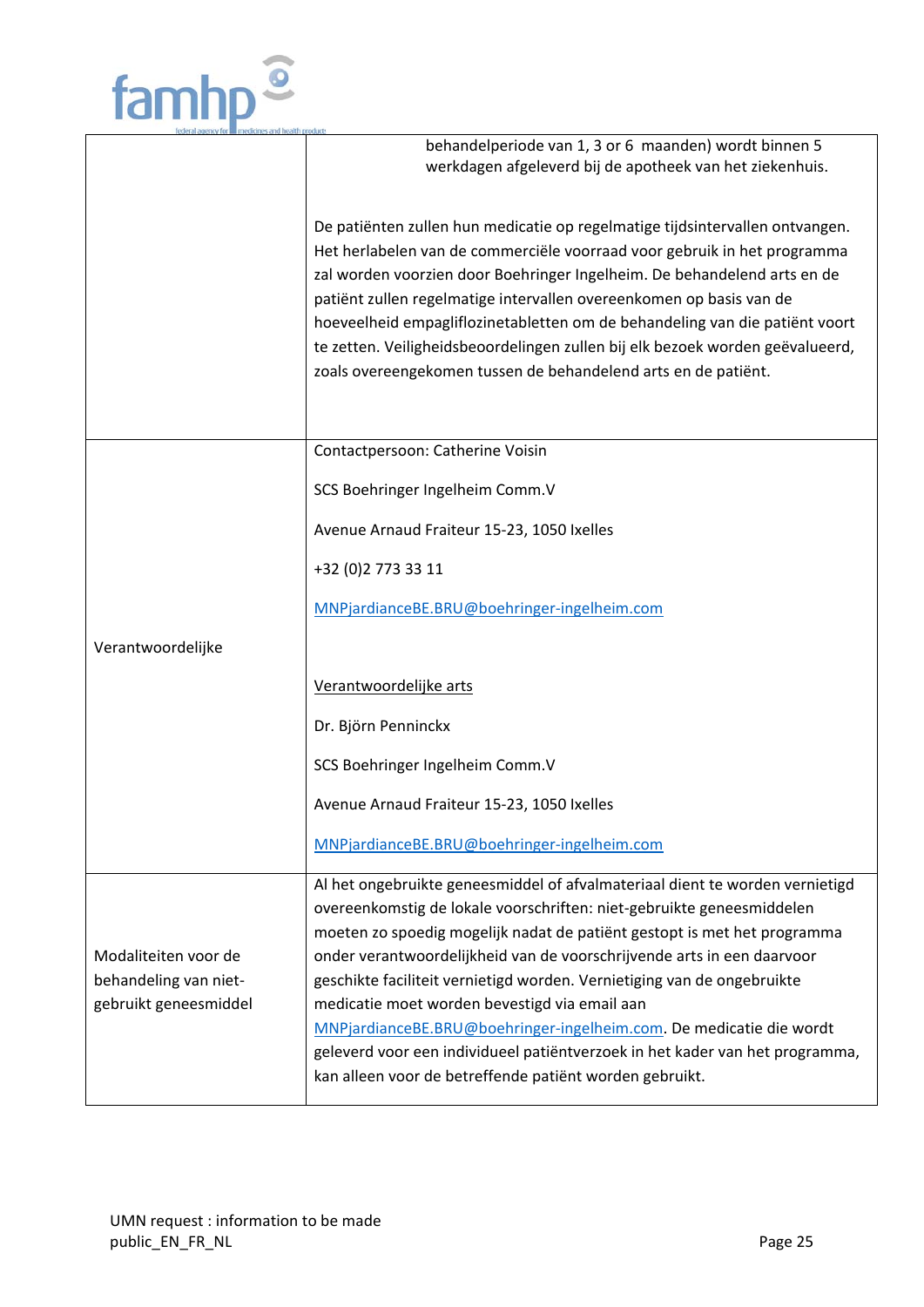

|                              | Behandeling van bijwerkingen kan een tijdelijke stopzetting van de behandeling               |
|------------------------------|----------------------------------------------------------------------------------------------|
|                              | met Jardiance® vereisen, op basis van de beoordeling door de behandelend arts                |
|                              | van de veiligheid of verdraagbaarheid van de individuele patiënt.                            |
|                              |                                                                                              |
|                              |                                                                                              |
|                              |                                                                                              |
|                              | Jardiance <sup>®</sup><br>Bijsluiter<br>ingediend<br><b>EMA</b><br>(variatie<br>zoals<br>bij |
|                              | EMEA/H/C/002677/II/0060) in augustus 2021:                                                   |
|                              |                                                                                              |
|                              |                                                                                              |
|                              |                                                                                              |
|                              | Ernstige allergische reactie, komt soms voor (kan zich voordoen bij maximaal 1               |
|                              | op de 100 personen).                                                                         |
|                              |                                                                                              |
|                              | Mogelijke symptomen van een ernstige allergische reactie kunnen onder andere                 |
|                              | zijn:                                                                                        |
|                              |                                                                                              |
|                              | zwelling van het gezicht, de lippen, de mond, de tong of de keel,                            |
|                              | waardoor het moeilijk kan worden om adem te halen of te slikken.                             |
|                              |                                                                                              |
|                              | Diabetische ketoacidose, komt soms voor (kan zich voordoen bij maximaal 1 op                 |
|                              | de 100 personen).                                                                            |
| Gegevens voor de registratie |                                                                                              |
| van vermoedens van           | Dit zijn de symptomen van diabetische ketoacidose:                                           |
| onverwachte bijwerkingen     |                                                                                              |
|                              | een verhoogde concentratie van "ketonlichamen" in uw bloed of urine                          |
|                              | snel gewichtsverlies                                                                         |
|                              | misselijkheid of braken                                                                      |
|                              | Buikpijn                                                                                     |
|                              | overmatige dorst                                                                             |
|                              | snelle en diepe ademhaling                                                                   |
|                              | verwardheid                                                                                  |
|                              | ongebruikelijke slaperigheid of vermoeidheid                                                 |
|                              | een zoete geur van uw adem, een zoete of metaalachtige smaak in uw                           |
|                              | mond of een andere geur van uw urine of zweet.                                               |
|                              |                                                                                              |
|                              |                                                                                              |
|                              | Deze symptomen kunnen optreden ongeacht de bloedsuikerspiegel. Uw arts kan                   |
|                              | beslissen om tijdelijk of voorgoed te stoppen met uw behandeling met                         |
|                              | Jardiance®.                                                                                  |
|                              |                                                                                              |
|                              |                                                                                              |
|                              |                                                                                              |
|                              | Laag bloedsuikergehalte (hypoglycemie), zeer vaak waargenomen (kan zich                      |
|                              | voordoen bij meer dan 1 op de 10 personen)                                                   |
|                              |                                                                                              |
|                              | Als u Jardiance® inneemt met een ander geneesmiddel dat een laag                             |
|                              | bloedsuikergehalte kan veroorzaken, zoals een sulfonylureumderivaat of                       |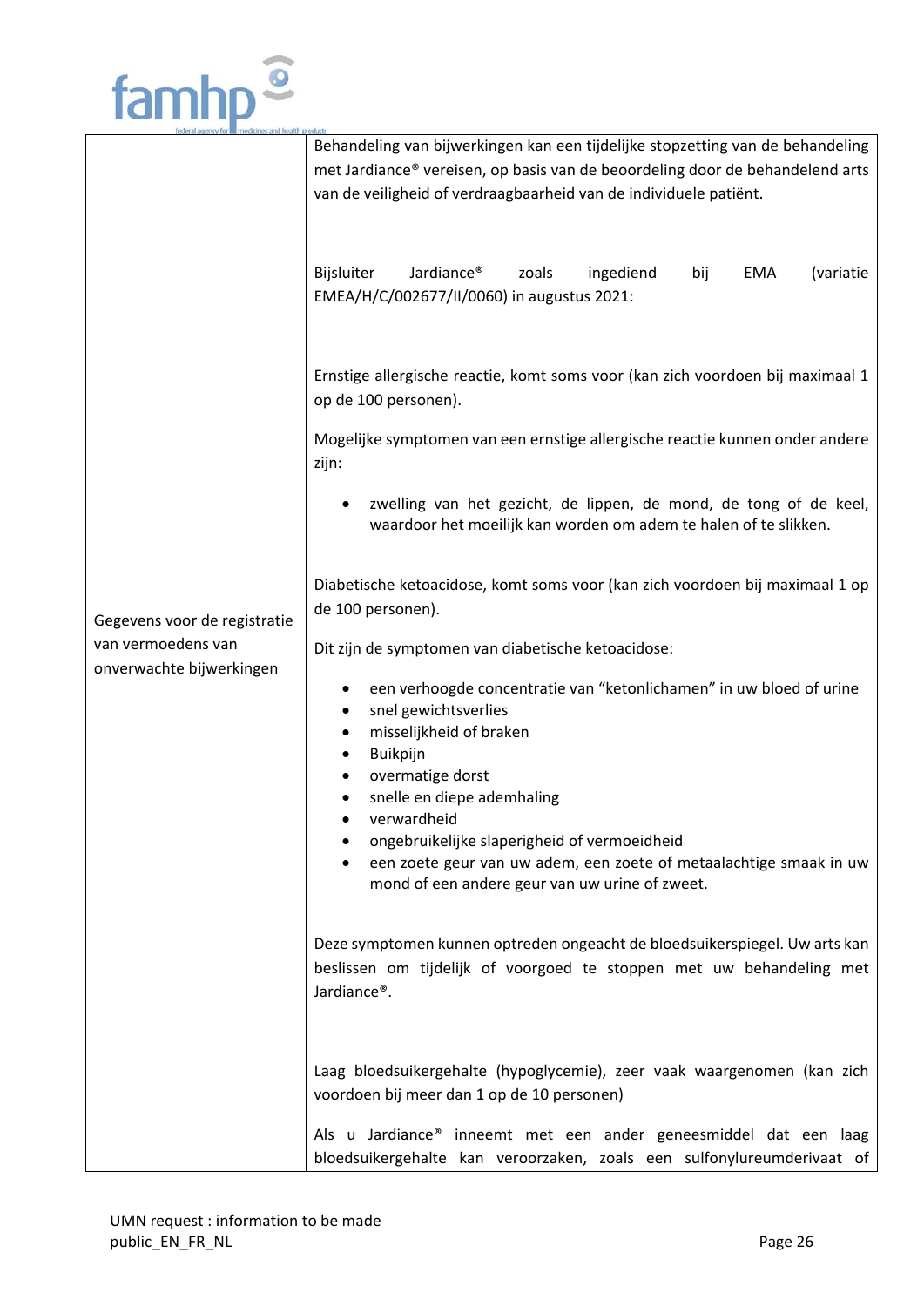

insuline, dan is de kans op het krijgen van een laag bloedsuikergehalte hoger. De symptomen van een laag bloedsuikergehalte kunnen zijn:

- trillen, zweten, zich zeer angstig of verward voelen, snelle hartslag
- overmatige honger, hoofdpijn

Uw arts zal u vertellen hoe u het lage bloedsuikergehalte moet behandelen en wat u moet doen als u een van bovengenoemde symptomen krijgt. Als u symptomen heeft van een laag bloedsuikergehalte, eet dan glucosetabletten, een snack met veel suiker of drink vruchtensap. Meet zo mogelijk uw bloedsuiker en rust.

Urineweginfectie, vaak waargenomen (kan zich voordoen bij maximaal 1 op de 10 personen)

De symptomen van een urineweginfectie zijn:

- ‐ brandend gevoel tijdens het plassen
- ‐ urine ziet er troebel uit
- ‐ pijn in het bekken of pijn in de middenrug (wanneer nieren geïnfecteerd zijn).

Een drang om te plassen of meer frequent te plassen kan te wijten zijn aan het werkingsmechanisme van Jardiance®, maar kunnen ook symptomen zijn van een urineweginfectie.

Uitdroging, wordt zeer vaak waargenomen (kan zich voordoen bij meer dan 1 op de 10 personen)

De symptomen van uitdroging zijn niet specifiek, maar kunnen zijn:

- ongebruikelijke dorst
- licht gevoel in het hoofd of duizeligheid bij het opstaan
- flauwvallen of bewustzijnsverlies.

Andere bijwerkingen tijdens het innemen van Jardiance®:

Vaak

- genitale schimmelinfectie (spruw)
- meer plassen dan gebruikelijk of vaker moeten plassen
- jeuk
- huiduitslag of rode huid deze kan jeuken en gepaard gaan met bulten, vochtafscheiding of blaren
- dorst
- bloedonderzoek kan een stijging in de spiegels van vetten in het bloed (cholesterol) tonen